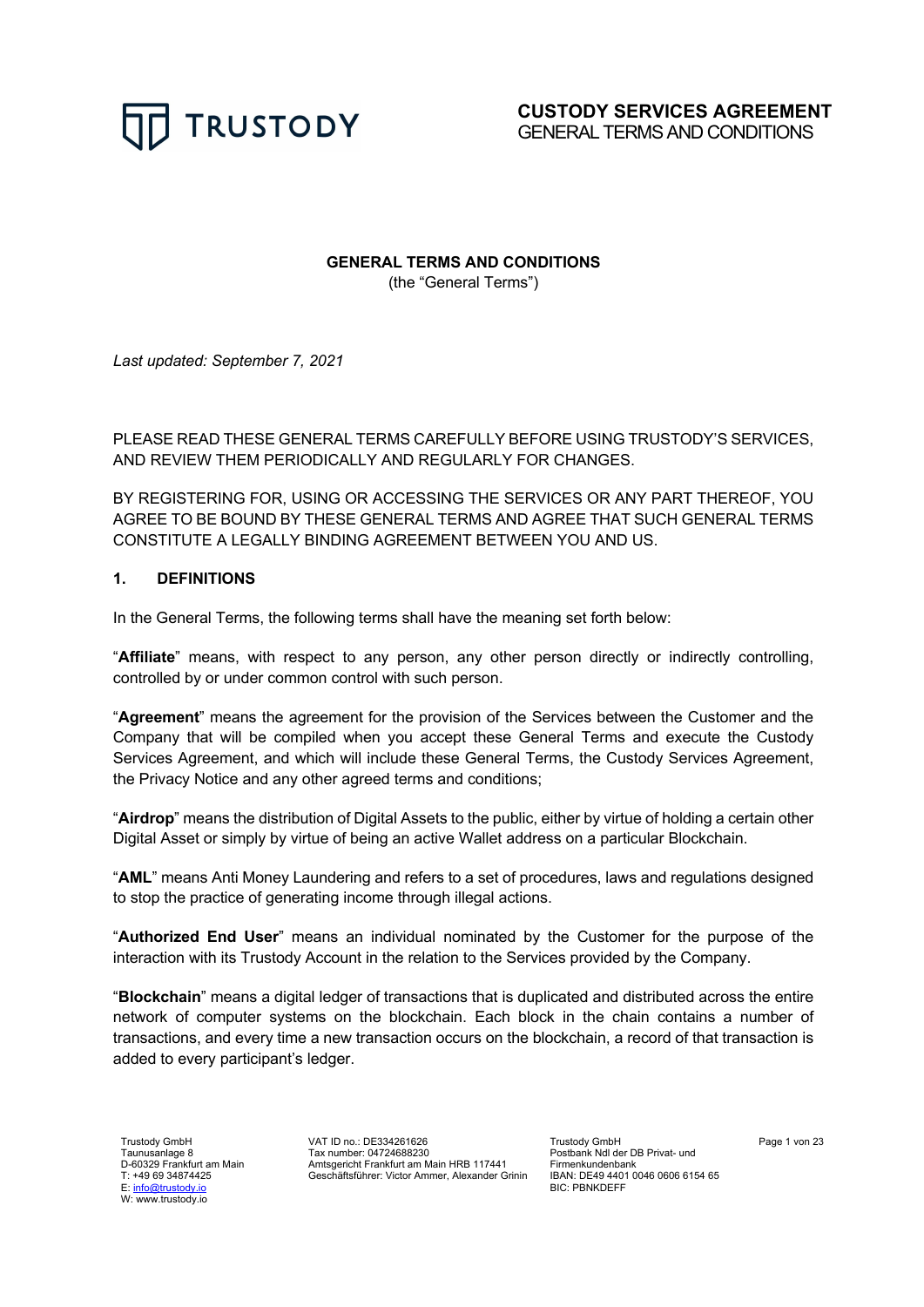

"**CFT**" means Combating the Financing of Terrorism and involves investigating, analyzing, deterring and preventing sources of funding for activities intended to achieve political, religious or ideological goals through violence and the threat of violence against civilians.

"**Custody Services**" means the services in relation to the safekeeping of the Digital Assets by means of the storage of the Private Keys assigned to them and their administration subject to the Customer's instructions.

"**Custody Services Agreement**" means duly executed agreement where the Customer accepts the terms and conditions, including fees and payment terms, proposed particularly for such Customer in addition to these General Terms.

"**Customer**", "**your**" or "**you**" means a legal or a natural person accepted as a Customer due to the procedures described in these General Terms, executed the Custody Services Agreement and accepted these General Terms, inter alia, other documents for the valid contract execution. Depending on the context "you" or "your" may also mean an Authorized End User.

"**Data**" means any data or information contained in the Services, the Website, the Platform Interface or the sources, or otherwise and howsoever provided by the Company to the Customer any and all of such data or information individually and collectively and any part of it including freely accessible data available on the Website and/or the Platform Interface.

"**Digital Assets**" means Blockchain based cryptoassets in the meaning of section 1 (11) sentence 1 No. 10 of KWG.

"**Fork"** refers to changes to the protocol rules underlying a blockchain, which can lead to incompatibility between the Blockchain concerned and the new Blockchains ("Blockchain split") with the result that two or more different ones are created from one Digital Asset (e.g., Bitcoin and Bitcoin-Cash or Ethereum and Ethereum Classic).

"**KYC**" means Know Your Customer, the process of a business verifying the identity of its Customers and assessing potential risks of illegal intentions for the business relationship.

"**KWG**" means the German Banking Act.

"**Multi Factor Authentication**" means a method of confirming the identity of the Customer and/or its Authorized End User using a combination of several different authentication factors.

"**Multi Approval Solution**" means a proprietary mechanism provided by a Third-Party Technical Provider which allows the invocation of cryptographic functions with respect to a Private Key only if a sufficient number of cryptographically-signed approvals are available at invocation time. Such approvals

Trustody GmbH Taunusanlage 8 D-60329 Frankfurt am Main T: +49 69 34874425 E: info@trustody.io W: www.trustody.io

VAT ID no.: DE334261626 Tax number: 04724688230 Amtsgericht Frankfurt am Main HRB 117441 Geschäftsführer: Victor Ammer, Alexander Grinin

Trustody GmbH Postbank Ndl der DB Privat- und Firmenkundenbank IBAN: DE49 4401 0046 0606 6154 65 BIC: PBNKDEFF

Page 2 von 23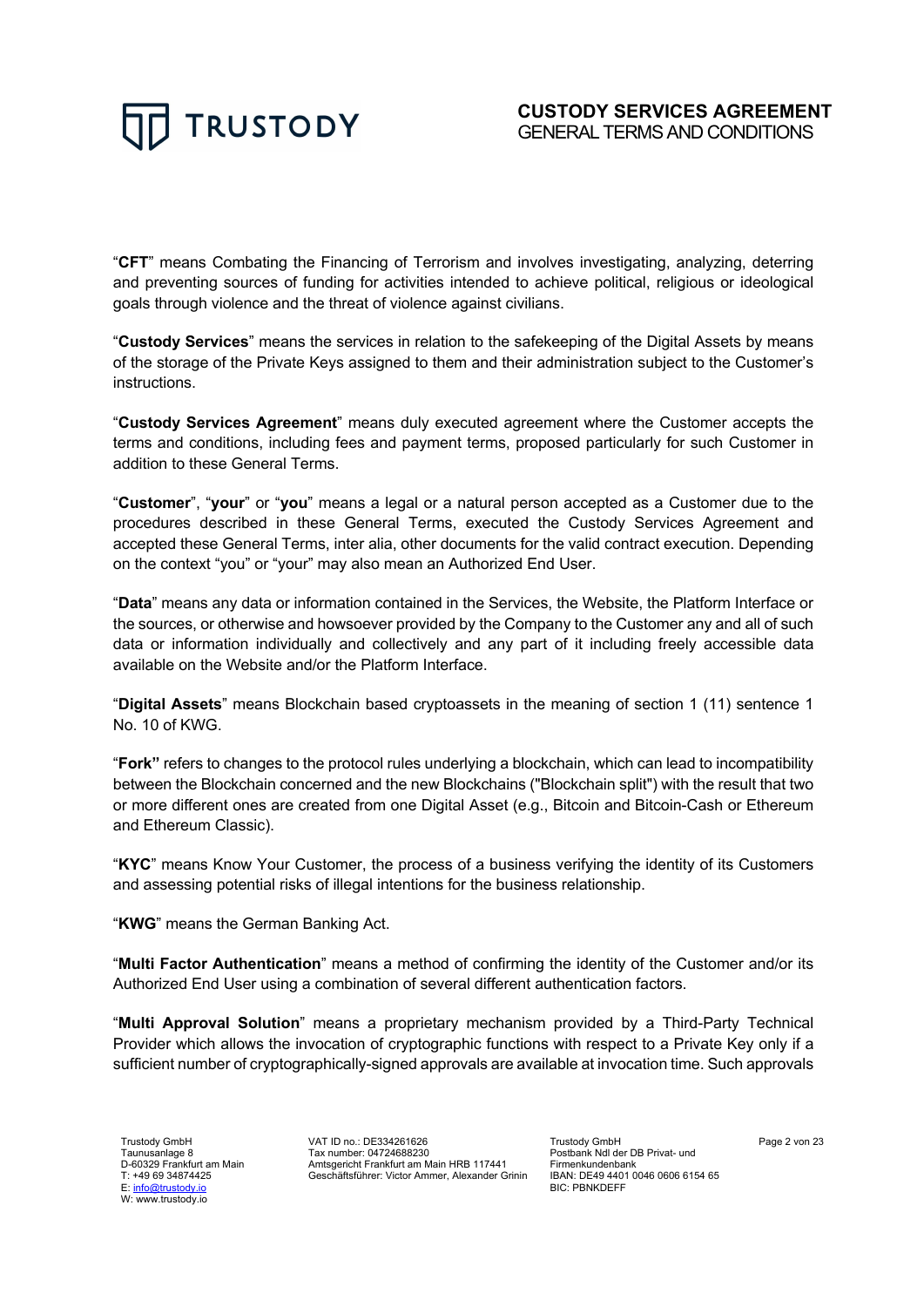

on the Customer's side may be nominated in accordance with the Customer's additional instructions provided to the Company prior to the generation of the Private Keys. However, such mechanism is always used by the Company on its side for the purpose of the security of the Private Keys and compliance.

"**Platform**" means the set of a software solution, software features, services and applications aggregated for the purpose to provide Services to the Customer by the Company in relation to the storage of the Private Keys assigned to the relevant Digital Assets.

"**Platform Interface**" means web version, desktop version or an application operated by the Company or its partners available for access through the Internet or download through App Store (iTunes), Google Play or other application platforms (if applicable).

"**Private Key**" means a cryptographic key which enables the owner to read the data encrypted using a Public Key and sign messages.

"**Prohibited Business**" includes (but not limited to) any product, service or business relating to ineligible types of business activities, including gambling, pornography or obscene material, prostitution, narcotics, drug trafficking, money laundering, terrorism, homeland security or any other business which is illegal or considered as immoral in the jurisdictions where the Customer or the Company and the Company's Affiliates are located or provide services.

"**Public Address**" means a character string which is the result of a transform applied to the Public Key bytes.

"**Public Key**" means a cryptographic key that can be obtained and used by anyone to encrypt messages intended for a particular recipient.

"Privacy Notice" has the meaning defined in Section 23.1.

"**Restricted Person**" means the person who is a citizen or a resident of the jurisdictions as may be designated by Trustody from time to time as well as a person subject to other prohibitions or limitations as defined in Section 2.5.

"**Services**" means Custody Services and other services promulgated and deployed by the Company as a case may be.

"**Supported Digital Assets**" means Digital Assets supported by the Company for the purpose of the Custody Services.

"**Third-Party AML Provider**" means an entity that may be engaged by the Company for the purpose of the preliminary KYC/AML/CFT check and assessment.

Trustody GmbH Taunusanlage 8 D-60329 Frankfurt am Main T: +49 69 34874425 E: info@trustody.io W: www.trustody.io

VAT ID no.: DE334261626 Tax number: 04724688230 Amtsgericht Frankfurt am Main HRB 117441 Geschäftsführer: Victor Ammer, Alexander Grinin Trustody GmbH Postbank Ndl der DB Privat- und Firmenkundenbank IBAN: DE49 4401 0046 0606 6154 65 BIC: PBNKDEFF

Page 3 von 23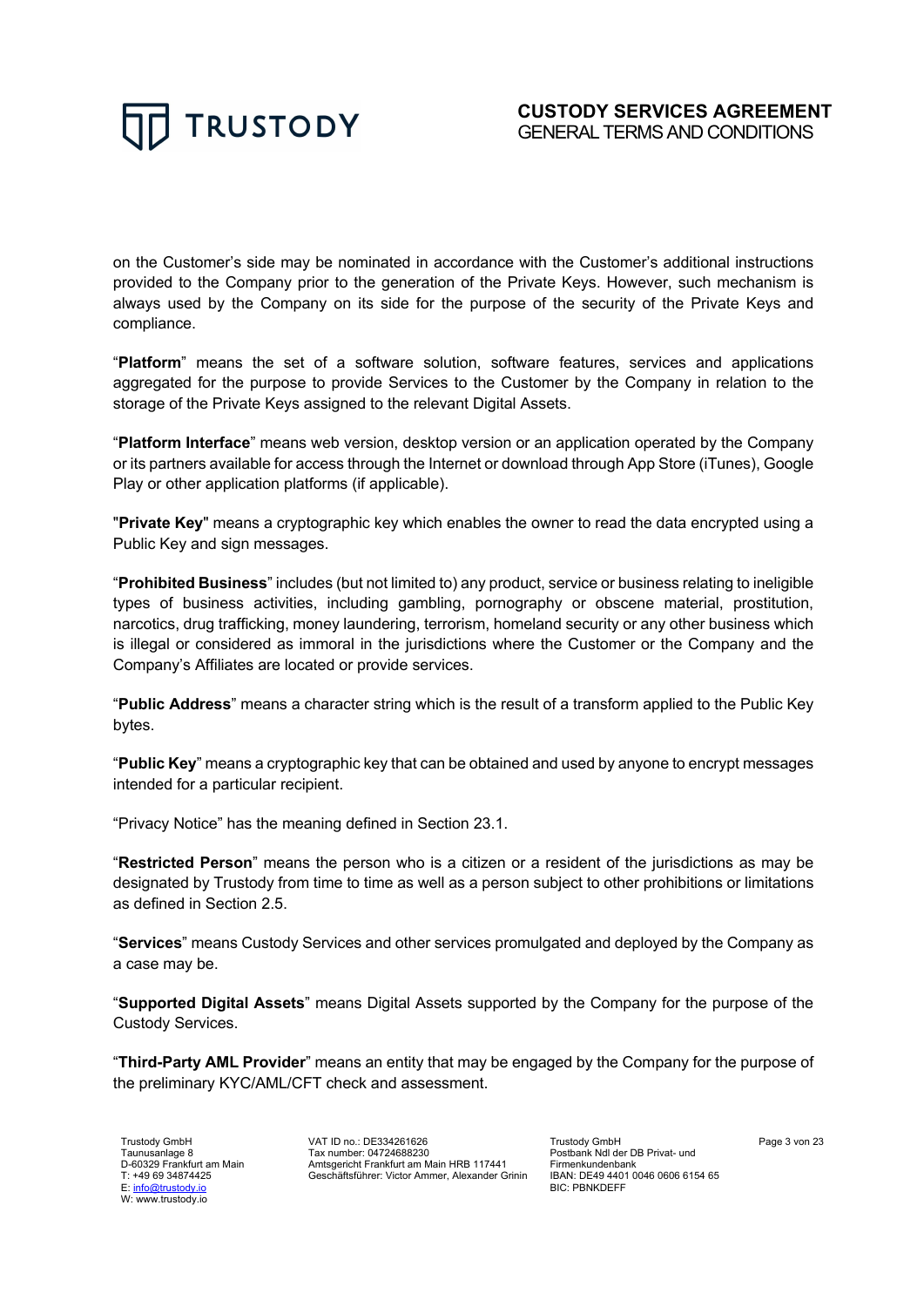"**Third-Party Technical Provider**" means an entity provided to the Company the software, the solution, the solution based on the software for the purpose to provide the Services to the Customer partly or in full.

"**Transaction**" means for the purpose of the Custody Services the following transfers of Supported Digital Assets: (i) deposit of Digital Assets to the Customer's Trustody Account by means of transfer by the Customer from its external Wallet or by a third party; (ii) withdrawal of the deposited Digital Assets from the Customer's Trustody Account to its external Wallet or other internal account belonging to the Customer in accordance with the Customer's instruction; (iii) transfer of the Digital Assets from the Customer's Trustody Account to a third party in accordance with the Customer's instruction.

"**TRUSTODY**", "**Trustody**", "**we**", "**us**", "**our**" or "**the Company**" means Trustody GmbH, a limited liability company registered under the laws of Germany Local Court (Amtsgericht) Frankfurt am Main HRB 117441, with registered office at Taunusanlage 8, 60329 Frankfurt am Main, Germany, the crypto custodian according to 64y KWG.

"**Trustody Account**" means the online user account of the Customer which is accessible via the Platform Interface.

"**Trustody Wallet**" means an object (entity) used in the Platform to represent a Private Key and Public Addresses associated with the Private Key on the corresponding Blockchain.

"**Vault**" means the storage place for the Private Keys.

"**Wallet**" means a software program that stores Private and/or Public Keys and interacts with various Blockchains to enable users to send and receive Digital Assets and monitor their balance.

"**Website**" means https://www.trustody.io owned and operated by the Company or its Affiliate.

# **2. SCOPE OF THESE GENERAL TERMS**

- 2.1. Unless otherwise stated herein, these General Terms govern your usage of the Custody Services that are not governed by the particular terms of use or terms and conditions or the particular agreement (collectively, the "**Particular Terms**").
- 2.2. Any Particular Terms we promulgate will be available at our Website or otherwise depending on the context and will be limited by the framework of the particular purpose. We may add terms or policies to the Particular Terms in our sole discretion and may update each of the Particular Terms from time to time according to modification procedures set forth therein. To the extent of any conflict with these General Terms, Particular Terms shall control with respect to any issues relating to the particular purposes.

Trustody GmbH Taunusanlage 8 D-60329 Frankfurt am Main T: +49 69 34874425 E: info@trustody.io W: www.trustody.io

VAT ID no.: DE334261626 Tax number: 04724688230 Amtsgericht Frankfurt am Main HRB 117441 Geschäftsführer: Victor Ammer, Alexander Grinin

Trustody GmbH Postbank Ndl der DB Privat- und Firmenkundenbank IBAN: DE49 4401 0046 0606 6154 65 BIC: PBNKDEFF

Page 4 von 23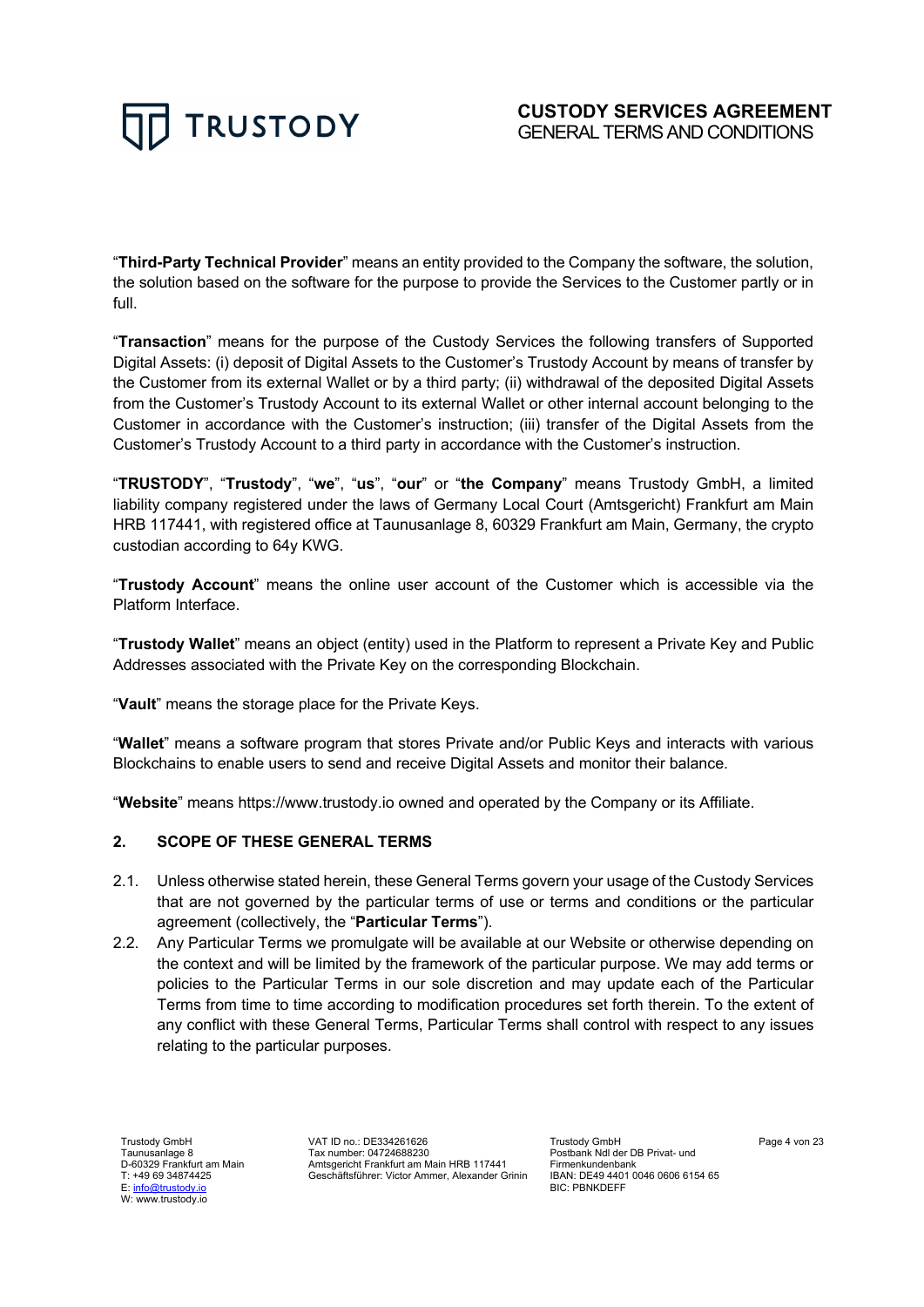- 2.3. If you are accepted as our Customer, as a case may be, these General Terms, the Particular Terms together with the provisions of the Privacy Notice and other documents (as all are amended from time to time), which can be found on our Website and/or through the Platform Interface constitute a legally binding contract between you and the Company. You should read all of those terms carefully and any other documents that we have supplied or in the future do supply to you.
- 2.4. In addition to above, you will be requested to execute the Custody Services Agreement by means as described in its content.
- 2.5. The Company defines the list of supported jurisdictions that may be changed from time to time. For the purpose of the current version of these General Terms the Restricted Person means the following: (a) a citizen, resident (tax or otherwise) of, a person located or domiciled in, or any entity organized in or owned by certain persons in (i) the United States and its territories (including any U.S. Person pursuant to the U.S. Securities Act of 1933 (as amended)), (ii) any jurisdiction listed by the Financial Action Task Force as high-risk or with strategic deficiencies; or (b) a natural person under the age of 18 years; or (c) a natural person or an entity that is (i) identified as a "Specially Designated National" by the Office of Foreign Assets Control or otherwise listed on a Sanctions List in any jurisdiction; (ii) placed on the U.S. Commerce Department's Denied Persons List; (iii) on any trade and/or economic sanctions lists, such as the United Nations Security Council Sanctions List, or restricted or prohibited from engaging in any type of trading by the European Union or any other administrative law enforcement agencies.

# **3. THE SERVICES AND ACCESS TO THEM**

- 3.1. These are the entire General Terms that apply to the use of the services provided by the Company in the relation to the secure storage of the Private Keys reflected the ownership of the Supported Digital Assets and their administration.
- 3.2. Use of the Services is subject to these General Terms. If you have any objections to the General Terms, do not use our Services. Your access to and use of the Services constitutes your acceptance of the General Terms and any other legal notices and statements contained on the Website and/or the Platform Interface. Your use of the Services is governed by the version of the General Terms in effect on the date each Service is used by you. You are responsible for checking this page on our Website and/or the Platform Interface periodically in order to review the current version of the General Terms.

# **4. THE REGISTRATION AND TRUSTODY ACCOUNT**

4.1. In order to access and use our Services, you shall complete the sign-up process, including onboarding procedure and create the "**Trustody Account**" directly through the Platform Interface.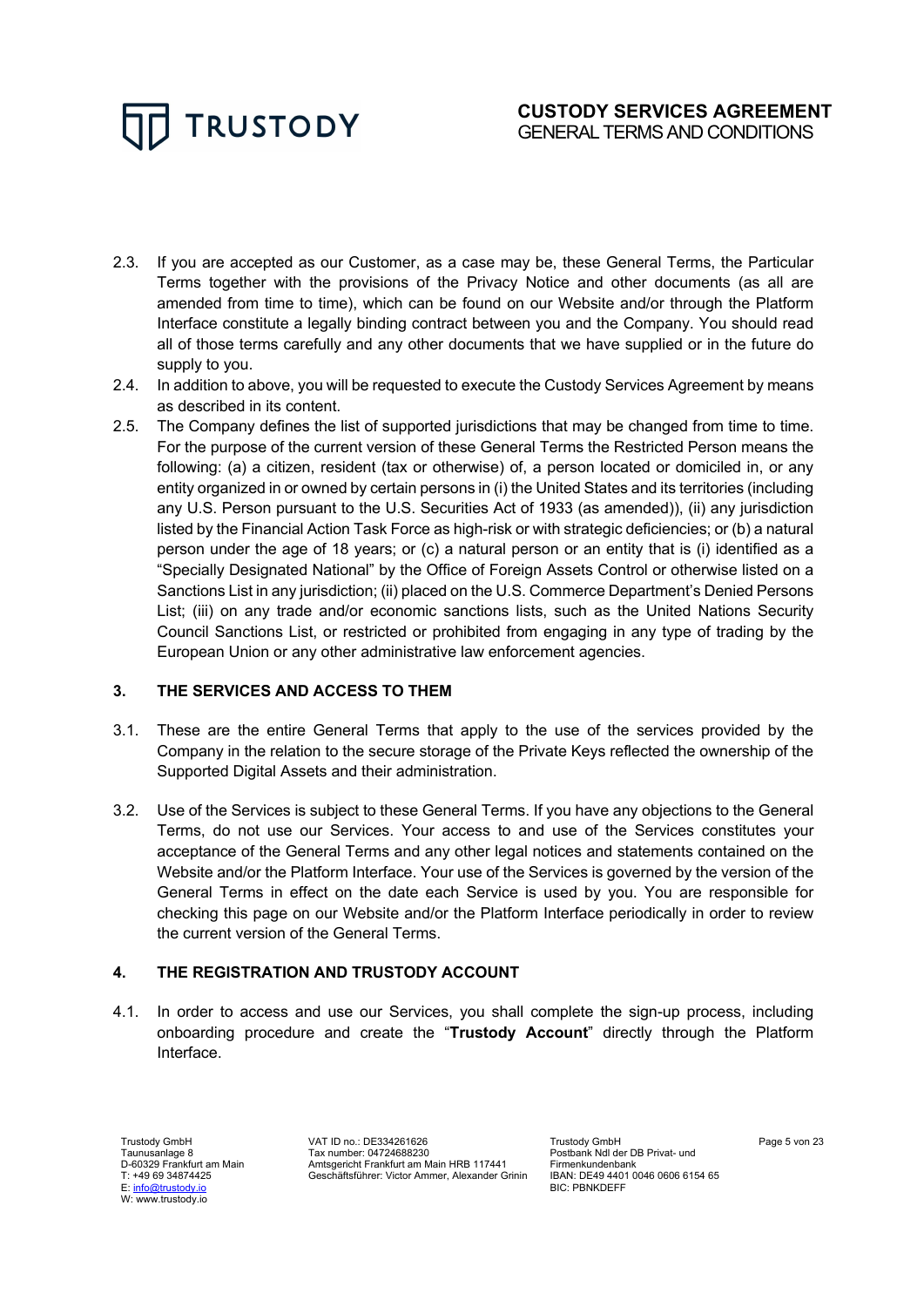

- 4.2. Creating your Trustody Account, you agree to open the different Trustody Wallets depending on the Digital Asset type and use them in accordance with the terms and conditions of these General Terms and the Custody Services Agreement.
- 4.3. We reserve the right to decline to provide the Services to any person or entity, to suspend, change or terminate the Services, or to block the Customer's Trustody Account at our sole discretion with the procedure defined in these General Terms. We also reserve the right to make part of Services may be not available for particular Customer, for the particular time and/or in particular jurisdiction.
- 4.4. You are responsible for:
	- making all arrangements necessary for you to have access to the Platform Interface;
	- ensuring that all persons who access the Trustody's Services through your Trustody Account, e.g., Authorized End Users, are aware of these General Terms, the Custody Services Agreement and comply with them;
	- maintaining and promptly update your Trustody Account information;
	- maintaining the security of your Trustody Account by protecting your password and restricting access to your devices and Trustody Account;
	- all activities that occur under your Trustody Account and you accept all risks of any authorized or unauthorized access to your Trustody Account, to the maximum extent permitted by law.
- 4.5. By accepting the General Terms, you hereby represent and warrant to us that:
	- a) you are (i) a legal entity or (ii) an individual that is at least eighteen (18) years of age and in the event that the laws of your jurisdiction require you to be of a certain minimum age greater than eighteen (18) years to enter into the Agreement – you are at least such age;
	- b) all information you have provided and will provide to the Company is true, complete, accurate and not misleading;
	- c) you are the owner or a legally valid disposer of the external Wallets used by you in connection with the Services;
	- d) are of good repute and are not involved in any criminal misconduct;
	- e) you have the necessary authorization to enter into these General Terms for and on behalf of your entity and you, and your entity shall be bound by the General Terms and in doing so you will not violate any other agreement to which you or an entity are a party;
	- f) your usage of the Services is and will be in full compliance with all laws and regulations relevant and/or applicable to your use of the Services;
	- g) you will only transfer the Digital Assets using the Services that have been legitimately acquired;
	- h) you do not reside in a country nor fall under a jurisdiction of a country under which applicable laws you are not allowed to enter into the Agreement or use the Services; you

Trustody GmbH Taunusanlage 8 D-60329 Frankfurt am Main T: +49 69 34874425 E: info@trustody.io W: www.trustody.io

VAT ID no.: DE334261626 Tax number: 04724688230 Amtsgericht Frankfurt am Main HRB 117441 Geschäftsführer: Victor Ammer, Alexander Grinin

Trustody GmbH Postbank Ndl der DB Privat- und Firmenkundenbank IBAN: DE49 4401 0046 0606 6154 65 BIC: PBNKDEFF

Page 6 von 23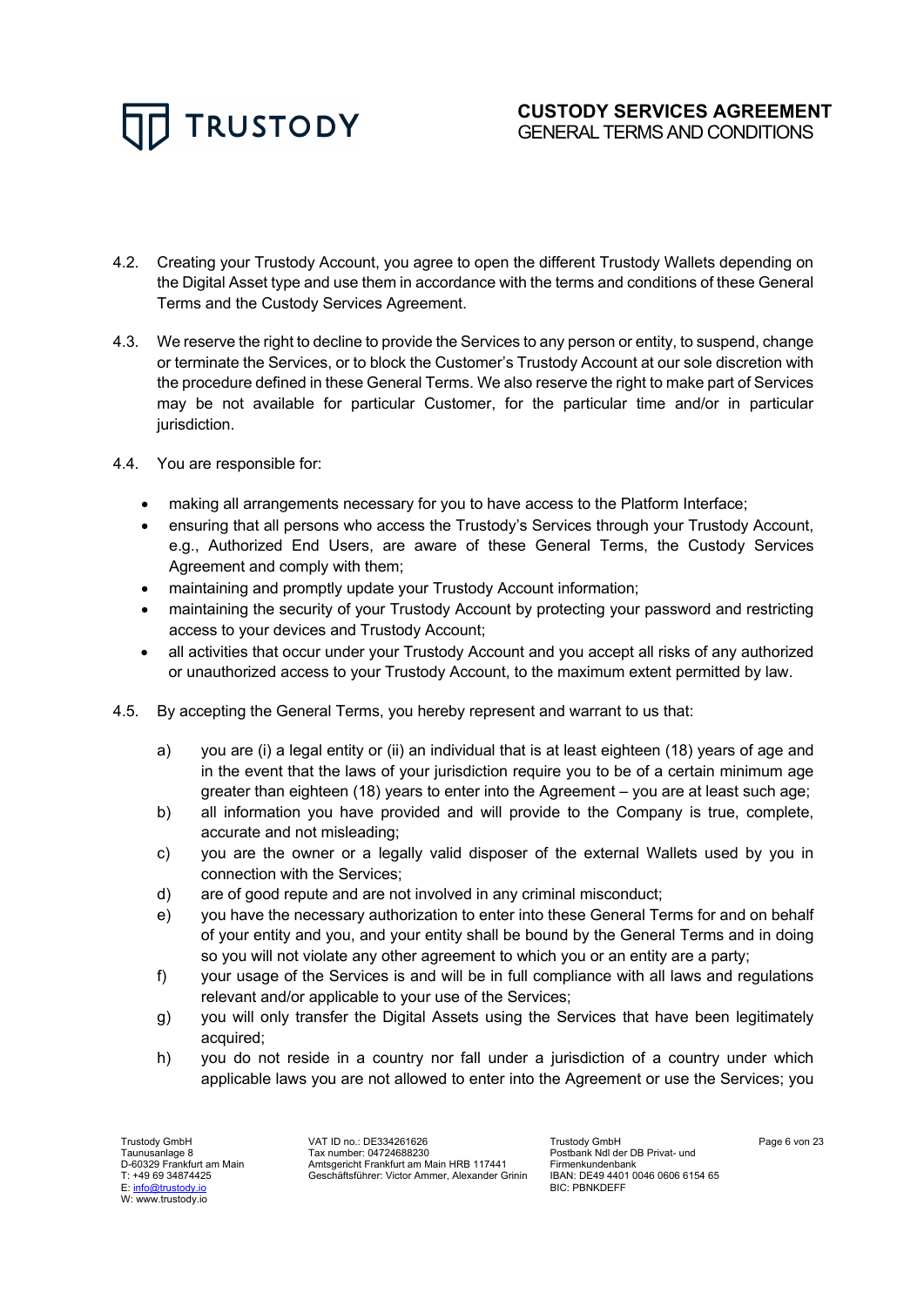are not located in a country that is subject to a U.S. Government embargo, or that has been designated by the U.S. Government as a "terrorist supporting" country; and you are not listed on any U.S. Government list of prohibited or restricted parties;

- i) you do not reside in a jurisdiction that does not or only limited tolerate the offering of services related to the Digital Assets to their citizens;
- j) your registration and your use of the Services will be consistent with the foregoing license, covenants and restrictions, is not prohibited by any applicable laws or regulations, and you are not infringing nor violating the rights of any other party;
- k) you have obtained and are in possession of all licenses and permits as may be required by all applicable laws and regulations relevant to your use of the Services; and you shall, at all times throughout the duration of the General Terms, keep such licenses and permits current and valid;
- l) you are not a Restricted Person and do not present the interests of people or entities which are Restricted Persons;
- m) you shall not use the Services in connection with any Prohibited Business;
- n) you will not be using the Services for the purpose of the Prohibited Business and any other illegal activity, including but not limited to money laundering and the financing of terrorism;
- o) you will indemnify the Company against the damage that the Company suffers by violating the above representations.
- 4.6. We reserve the right to suspend or terminate, according to procedure defined herein, your registration or access to the Services in the event that (i) when we reasonably suspect that you have breached any of the General Terms, (ii) when we reasonably suspect fraudulent or illegal activities, (iii) you have violated laws, regulations, agreements, or rules for using Trustody Account; (iv) the Company believes that it is risky to provide the Services to you; or (v) when the General Terms have been terminated.
- 4.7. You are responsible for the security of your Trustody Account when using our Services. We urge you to keep your account password secure and to always log out of the Platform Interface when leaving the devices through which you accessed the Platform Interface unattended.
- 4.8. You acknowledge and agree that you are solely and wholly responsible for obtaining and maintaining any hardware, facilities, connections, licenses, permits, database, equipment, external software or any other resources as may be required and/or necessary for the use of the Services (such as, computer, mobile device, internet connection and telecommunications). We do not and will not bear any liability for any cost, expense, loss or other damage you or your Authorized End Users may suffer directly or indirectly with respect to such hardware, facilities, connections, licenses, permits, database, equipment or external software or any other resources as may be required, in connection with use of the Services.

Trustody GmbH Taunusanlage 8 D-60329 Frankfurt am Main T: +49 69 34874425 E: info@trustody.io W: www.trustody.io

VAT ID no.: DE334261626 Tax number: 04724688230 Amtsgericht Frankfurt am Main HRB 117441 Geschäftsführer: Victor Ammer, Alexander Grinin

Trustody GmbH Postbank Ndl der DB Privat- und Firmenkundenbank IBAN: DE49 4401 0046 0606 6154 65 BIC: PBNKDEFF

Page 7 von 23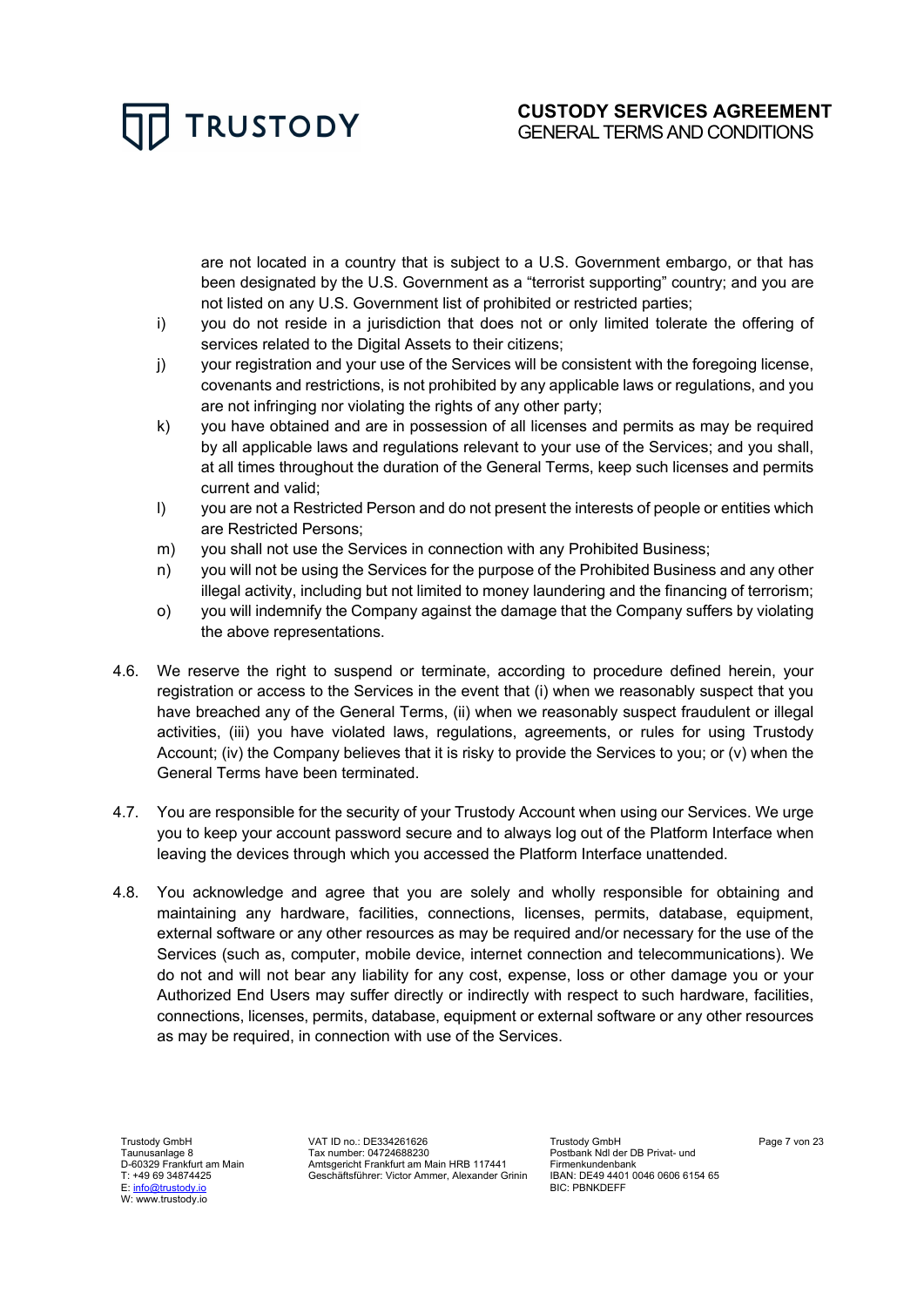

- 4.9. The Company will provide the Customer with different Trustody Wallets linked to its Trustody Account by means of the generation of the corresponding sets of Public and Private Keys in accordance with Customer's instructions.
- 4.10. Upon the generation of the keys subject to Section 4.9., the Company shall secure the Private Keys generated by it on behalf and favour of the Customer on the Vault by applying the proper Multi Approval Solution policies to the key and applying reasonable care and appropriate technical and organisational measures as described in Section 8. The Private Keys shall be placed to the Vault and Multi Approval Solution shall be used for the purpose of any Transaction with the Digital Assets.
- 4.11. The Customer remains the legal owner or disposer of the Digital Assets represented by the Private Keys. Except for the lien pursuant to Section 20, the Company does not acquire any right or interest in or legal title to the Private Keys stored on behalf of the Customer and the Digital Assets assigned to them.
- 4.12. The Digital Assets held in safe custody for a Customer shall not be shown in the balance sheet of the Company.

#### **5. VERIFICATION AND ONBOARDING**

- 5.1. The Services and the access to the features of the Platform will require you to complete the verification process due to KYC, AML and CFT rules. You shall be informed that verification process will take time and upon the results your request might be rejected.
- 5.2. The Company has the right to require additional documents and/or information (which are not directly mentioned initially) that it is necessary for the verification process.
- 5.3. You shall furnish us with the set of the required documents and confirm your identity as a natural person or identity of the entity's ultimate beneficial owner in accordance with procedure established by the Company.
- 5.4. The Company may engage Third-Party AML Providers for the purpose of identity procedure (fully or its part), the final decision in relation of the onboarding in any case will be taken by the Company. You agree that the Company may share your personal information with such Third-Party AML Providers.
- 5.5. You agree to provide the Company with the requested information for the purposes of identity verification and the detection of money laundering, terrorist financing, fraud, or any other financial crime, and permit us to keep a record of such information. If any information you provided has changed, you agree to inform us within two weeks after the information you provided has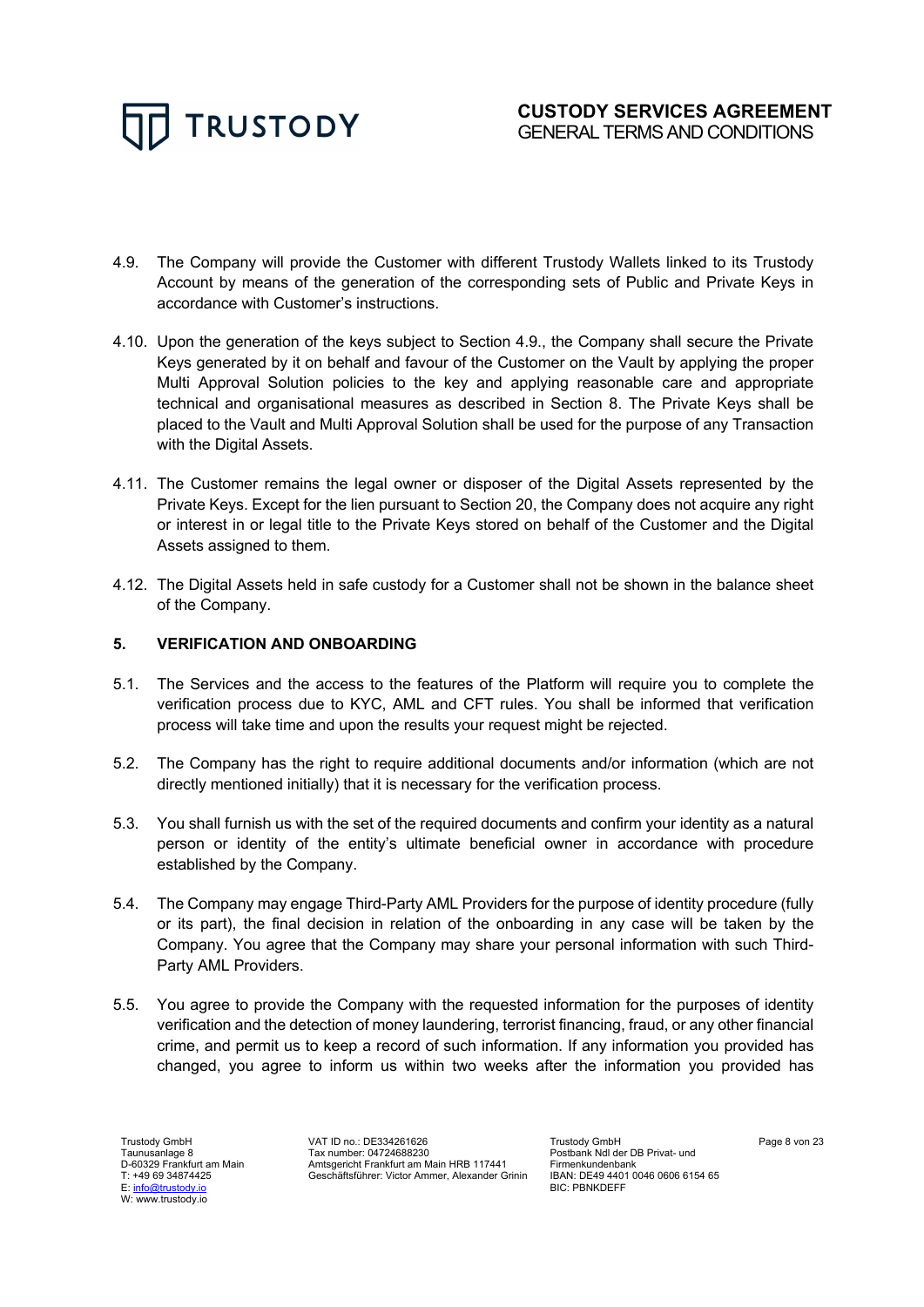changed. This applies to changes in personal circumstances, such as a change of address or a change in name, as well as for changes related to your business, such as change of company activities, a bankruptcy or a change in the legal form of your entity. Providing false, inaccurate, misleading information about your identity or not reporting changes in your personal information is a ground for immediate termination of your Trustody Account.

# **6. ACCEPTABLE USE**

When accessing or using the Services, you agree that you will not commit any unlawful act, and that you are solely responsible for your conduct while using our Services. Without limiting the generality of the foregoing, you agree that you will not:

- a) Use our Services in any manner that could interfere with, disrupt, negatively affect or inhibit other customers from fully enjoying our Services, or that could damage, disable, overburden or impair the functioning of our Services in any manner;
- b) Use our Services to pay for, support or otherwise engage in any illegal activities, including, but not limited to illegal gambling, fraud, money laundering, or terrorist activities.
- c) Use any robot, spider, crawler, scraper or other automated means or interface not provided by us to access our Services or to extract data;
- d) Use or attempt to use another customer's account, Trustody Wallet and/or Wallet;
- e) Attempt to circumvent any content filtering techniques we employ, or attempt to access any service or area of our Services that you are not authorized to access;
- f) Introduce to the Services any malware, virus, trojan, worms, logic bombs or other harmful material;
- g) Develop any third-party applications that interact with our Services without our prior written consent;
- h) Provide false, inaccurate, or misleading information; or
- i) Encourage or induce any third party to engage in any of the activities prohibited under this Section 6.

# **7. TRUSTODY SERVICES TECHNICAL ASPECTS**

- 7.1. The official language of Trustody and appropriate Services is English. The Company has the right to add additional languages for some purposes. Despite this fact, English language remains official.
- 7.2. For the purpose to use Company's Services the Customer shall enable Multi Factor Authentication within the Trustody Interface. The Customer confirms that such security measures are enough and reasonable.

Trustody GmbH Taunusanlage 8 D-60329 Frankfurt am Main T: +49 69 34874425 E: info@trustody.io W: www.trustody.io

VAT ID no.: DE334261626 Tax number: 04724688230 Amtsgericht Frankfurt am Main HRB 117441 Geschäftsführer: Victor Ammer, Alexander Grinin Trustody GmbH Postbank Ndl der DB Privat- und Firmenkundenbank IBAN: DE49 4401 0046 0606 6154 65 BIC: PBNKDEFF

Page 9 von 23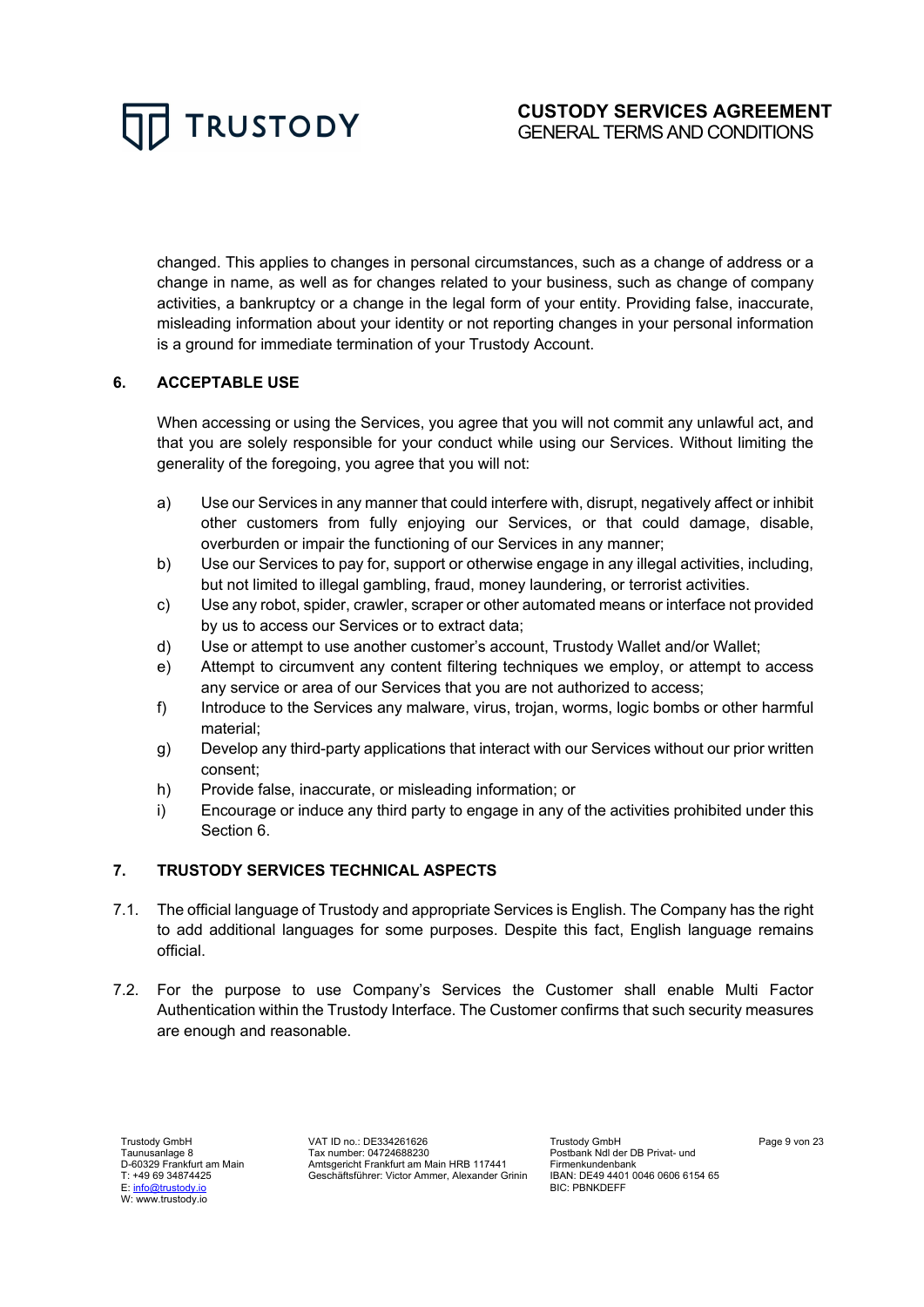

- 7.3. Some of the Services might be provided through the Affiliates and/or the chain of our partners. In this case the appropriate Affiliate and/or partner is the service provider in relation to the Customer.
- 7.4. The availability of the Trustody Account shall not be affected if the Trustody Account cannot be used due to errors or failures outside the sphere of influence of the Company (e.g., in computer systems or networks of third parties, blockchain protocols, telecommunication connections), the consequences of which the Company cannot prevent or compensate for by applying reasonable care. The Company's responsibility for its vicarious agents remains unaffected.
- 7.5. Availability of the Trustody Account shall not be affected if the Company has justifiably suspended the Customer's access. The Company may suspend the access of the Customer or Authorized End User or the use of individual services, e.g., if such a restriction is necessary to comply with AML/CFT requirements and guidelines and any other requirements under applicable law, to prevent fraud, to prevent suspicious transactions, for security reasons or to decide on further action in the event of a Fork.
- 7.6. You understand and agree that the Company cannot provide services that ensure immediate execution of the Transactions.
- 7.7. You are responsible for the legitimacy, authenticity, completeness and validity of the instructions you have issued during the use of the Services.
- 7.8. The Company will record the Transaction status of your use of the Services. You may find the Transaction history at your Trustody Account.
- 7.9. The Company may add to the Platform Digital Assets that are not Supported Digital Assets in accordance with the Customer's request after execution of the relevant check, due diligence and technical adoption of the Platform. Such Services may be charged by the Company and/or relevant partner in addition to the fees paid by the Customer in accordance with Section 13.

# **8. TECHNICAL AND ORGANIZATIONAL MEASURES**

- 8.1. The Company shall, within the scope of his responsibility, structure its internal organization in a manner that it complies with the technical and organizational requirements for the protection of stored Private Keys assigned to the relevant Digital Assets.
- 8.2. The technical and organizational measures are subject to technical progress. The Company shall be entitled to modify its technical and organizational measures, particularly if new technical security measures are required by market standards or recommended by the supervisory authorities or equivalent bodies provided, however, that no modification shall be permissible if it

VAT ID no.: DE334261626 Tax number: 04724688230 Amtsgericht Frankfurt am Main HRB 117441 Geschäftsführer: Victor Ammer, Alexander Grinin

Trustody GmbH Postbank Ndl der DB Privat- und Firmenkundenbank IBAN: DE49 4401 0046 0606 6154 65 BIC: PBNKDEFF

Page 10 von 23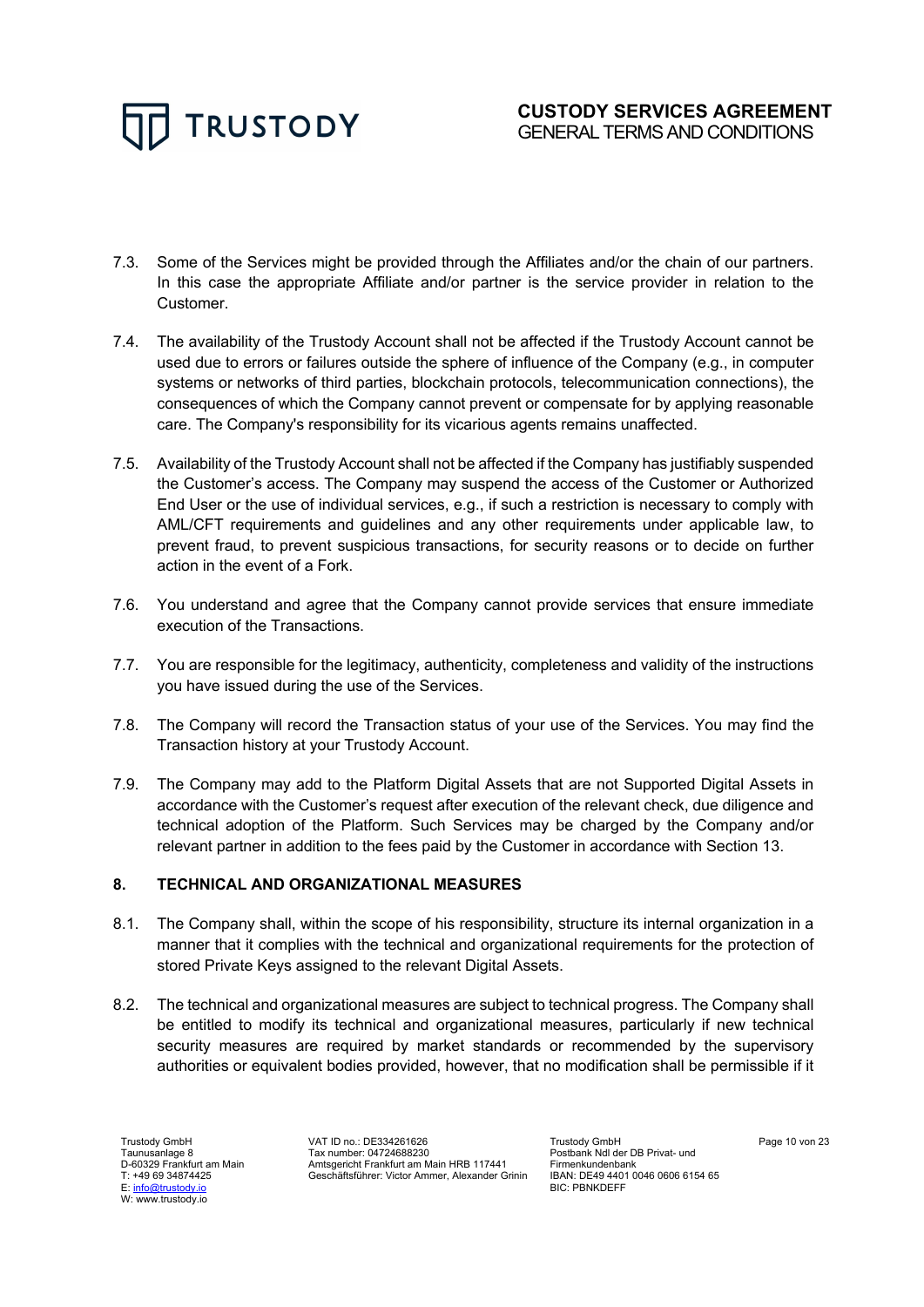

derogates from the level of protection contractually agreed upon or required by law. The Company shall document any substantial amendments and notify the Customer of such amendments without undue delay.

# **9. TRANSACTIONS**

- 9.1. The following Transactions are acceptable at the Platform: (i) deposit of Digital Assets to the Customer's Trustody Account by means of a transfer by the Customer from its external Wallet or by a third party; (ii) withdrawal of Digital Assets from the Customer's Trustody Account to its external Wallet or other internal account belonging to the Customer in accordance with the Customer's instruction; (iii) transfer of Digital Assets from the Customer's Trustody Account to a third party in accordance with the Customer's instruction.
- 9.2. Transactions of the Customer are subject to the initial check and further monitoring due the AML and CFT regulations applicable to the Company. The Customer shall furnish the Company with all requested by the Company documents and information to prove the appropriacy of any Transaction to AML and CFT requirements as well as other requirements of any applicable law.
- 9.3. The Customer acknowledges and agrees that the Company has the right to notify any relevant authority about any doubts in relation to the Customer's Transaction without advance or further notice to the Customer.
- 9.4. Upon providing the Company with relevant Transaction instruction or upon confirmation of a Transaction instruction by the Customer (if the Customer's uses Multi Approval Solution), the Customer authorizes the Company to submit the Customer's Transaction instruction to the relevant Blockchain network. Upon the final confirmation of the Transaction (withdrawal and transfer) instruction by the Company via the Company's Multi Approval Solution, the Company shall initiate the Transaction at the relevant blockchain using the Private Key secured by the Company. However, the Company has no influence on the functionality and the readiness to receive (availability) of the external target Wallet (address). Public Addresses can only be used for compatible Digital Assets (e.g., Bitcoin cannot be transferred to Ethereum addresses and vice versa) and their readiness to receive depends on the systems used by the recipient.
- 9.5. The Company cannot guarantee that and when a Transaction instruction from the Customer will be executed by the respective Blockchain. Transactions are subject to the settlement period and processing technology of the respective Blockchain. The Company has no influence on these. The Company is not responsible for any delay or non-execution caused by the respective Blockchain and for any resulting damage.
- 9.6. The Company cannot cancel or undo a Transaction in respect of the Digital Assets transferred to the relevant Blockchain after procedure described above.

Trustody GmbH Taunusanlage 8 D-60329 Frankfurt am Main T: +49 69 34874425 E: info@trustody.io W: www.trustody.io

VAT ID no.: DE334261626 Tax number: 04724688230 Amtsgericht Frankfurt am Main HRB 117441 Geschäftsführer: Victor Ammer, Alexander Grinin Trustody GmbH Postbank Ndl der DB Privat- und Firmenkundenbank IBAN: DE49 4401 0046 0606 6154 65 BIC: PBNKDEFF

Page 11 von 23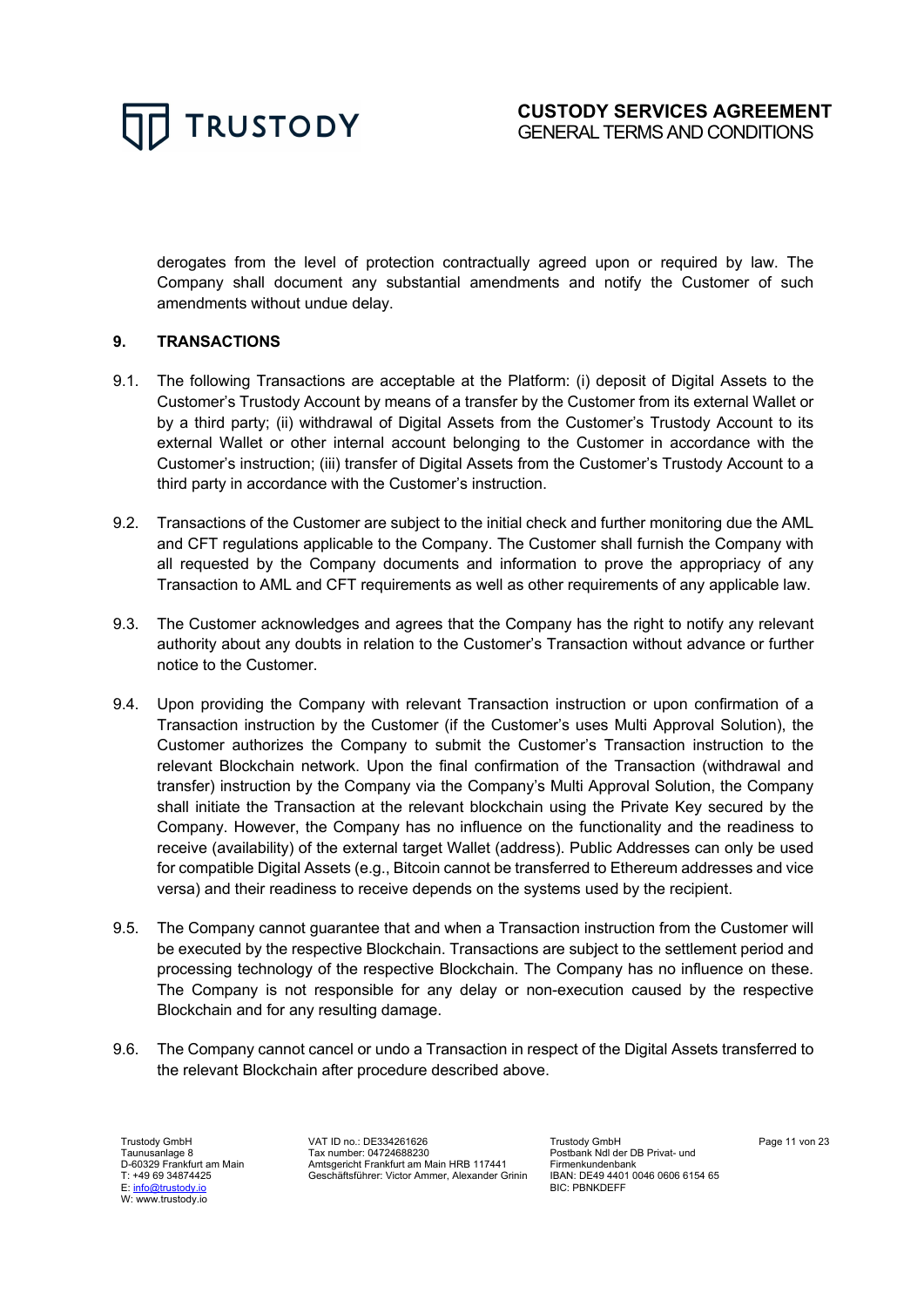

- 9.7. The Company does not assume any obligation towards the Customer to observe the development of a Blockchain and a market for Digital Assets. In particular, the Company is not obliged to provide the Customer with information about Forks or Airdrops announced by a Blockchain network.
- 9.8. In case of a Fork, it may happen that Transactions instructed by the Customer are temporarily not possible on the relevant Blockchain. The Company has no influence on this. If the Company supports the new (forked) protocol, it may notify the Customer that such new protocol is supported by the Platform by sending a message to its contact e-mail address. In all other cases, the Customer must assume that the split protocol is not supported. It is the Customer's own responsibility to obtain information about possible Forks and Airdrops and to transfer the relevant Digital Assets to a suitable external Wallet address immediately after he has become aware of the occurrence of a Fork.

# **10. CUSTOMER'S OBLIGATIONS**

- 10.1. The Customer shall notify the Company without delay of any changes in the provided data (such as name, place of residence, e-mail address, nationality, including any change or acquisition of another nationality), bank details (if specified), the origin of the Digital Assets deposited or to be deposited with the Company. The Customer shall also promptly report any changes in any other relevant information, including, without limitation, information relating to (i) the prevention of money laundering and the fight against the financing of terrorism and (ii) the Customer's tax liabilities, particularly with respect to the United States of America (whether or not a U.S. Person).
- 10.2. The Customer shall provide the Company with any information requested by the Company which is necessary to enable the Customer to comply with its obligations under AML or other mandatory legal provisions to combat money laundering and the financing of terrorism and all those relating to the prevention of crime.
- 10.3. The Customer is obliged to comply with all applicable statutory and regulatory requirements. Above all, the Customer shall ensure that all its Digital Assets already introduced/to be introduced into the business relationship with the Company do not originate from criminal acts, illegal or illicit sources
- 10.4. The Customer shall be responsible for complying with all legal, fiscal and supervisory reporting obligations to which it is subject in connection with funds or Private Keys and their assigned Digital Assets in connection with the business relationship with the Company in a relevant country. In addition, the Customer represents and warrants that the Digital Assets are registered and taxed in the country of personal tax residence.

Trustody GmbH Taunusanlage 8 D-60329 Frankfurt am Main T: +49 69 34874425 E: info@trustody.io W: www.trustody.io

VAT ID no.: DE334261626 Tax number: 04724688230 Amtsgericht Frankfurt am Main HRB 117441 Geschäftsführer: Victor Ammer, Alexander Grinin Trustody GmbH Postbank Ndl der DB Privat- und Firmenkundenbank IBAN: DE49 4401 0046 0606 6154 65 BIC: PBNKDEFF

Page 12 von 23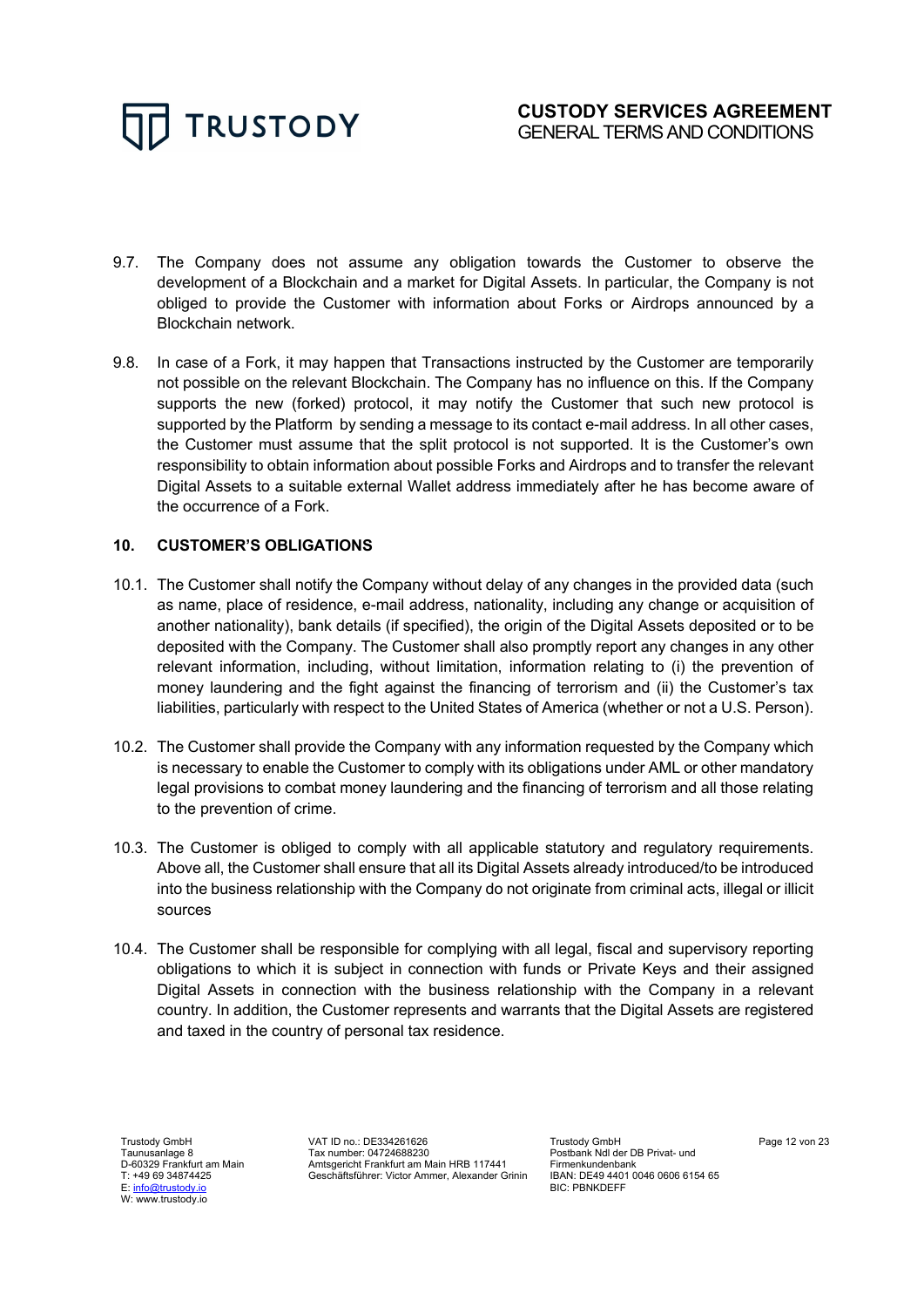

- 10.5. The Customer is obliged to regularly check the messages received by e-mail. The Customer is responsible to keep its valid e-mail address and/or mobile phone number on file with the Company up to date so that the Company can communicate with you electronically. You understand and agree that if the Company sends you an electronic communication, but you do not receive it because your e-mail address or mobile phone number on file is incorrect, out of date, blocked by your service provider, or you are otherwise unable to receive electronic communications, the Company will be deemed to have provided the communication to you. Please note that if you use a spam filter that blocks or re-routes e-mails from senders not listed in your e-mail address book, you must add the Company to your e-mail address book so that you will be able to receive the communications we send to you. You can update your e-mail address, mobile phone number or street address at any time by sending such information to support email. If your e-mail address or mobile phone number becomes invalid such that electronic communications sent to you by the Company are returned, the Company may deem your Trustody Account to be inactive, and you may not be able to complete any Transaction via our Services until we receive a valid, working e-mail address, mobile phone number or other requested information from you.
- 10.6. The Customer shall observe the security instructions on the Platform Interface, in particular the measures to protect the hardware and software used.
- 10.7. The Customer is responsible for immediate update of the information in relation to the Authorized End User. All Transactions made by the Authorized End User shall be treated as made by the Customer.
- 10.8. If the information provided by the Customer is incorrect or incomplete or if the Customer breaches its obligations under this Section 10, the Company may suspend the provision of its services or terminate the Agreement extraordinarily with immediate effect.

# **11. TRUSTODY ACCOUNT BLOCKING**

- 11.1. The Company is entitled to block the Customer's Trustody Account if:
	- a) there is a threat of unauthorized or improper use of the Customer's Trustody Account, or
	- b) there is a suspicion of unauthorized or fraudulent use of an authentication Data, or
	- c) material grounds relating to the security of the authentication Data justify it, or
	- d) the Customer repeatedly violates material contractual obligations.
- 11.2. The Company is entitled to block the Trustody Account and freeze any Transaction with the Digital Assets of a Customer therein, if the Company is required by statutory obligations, e.g., in case of suspected money laundering or other financial crimes.

Trustody GmbH Taunusanlage 8 D-60329 Frankfurt am Main T: +49 69 34874425 E: info@trustody.io W: www.trustody.io

VAT ID no.: DE334261626 Tax number: 04724688230 Amtsgericht Frankfurt am Main HRB 117441 Geschäftsführer: Victor Ammer, Alexander Grinin Trustody GmbH Postbank Ndl der DB Privat- und Firmenkundenbank IBAN: DE49 4401 0046 0606 6154 65 BIC: PBNKDEFF

Page 13 von 23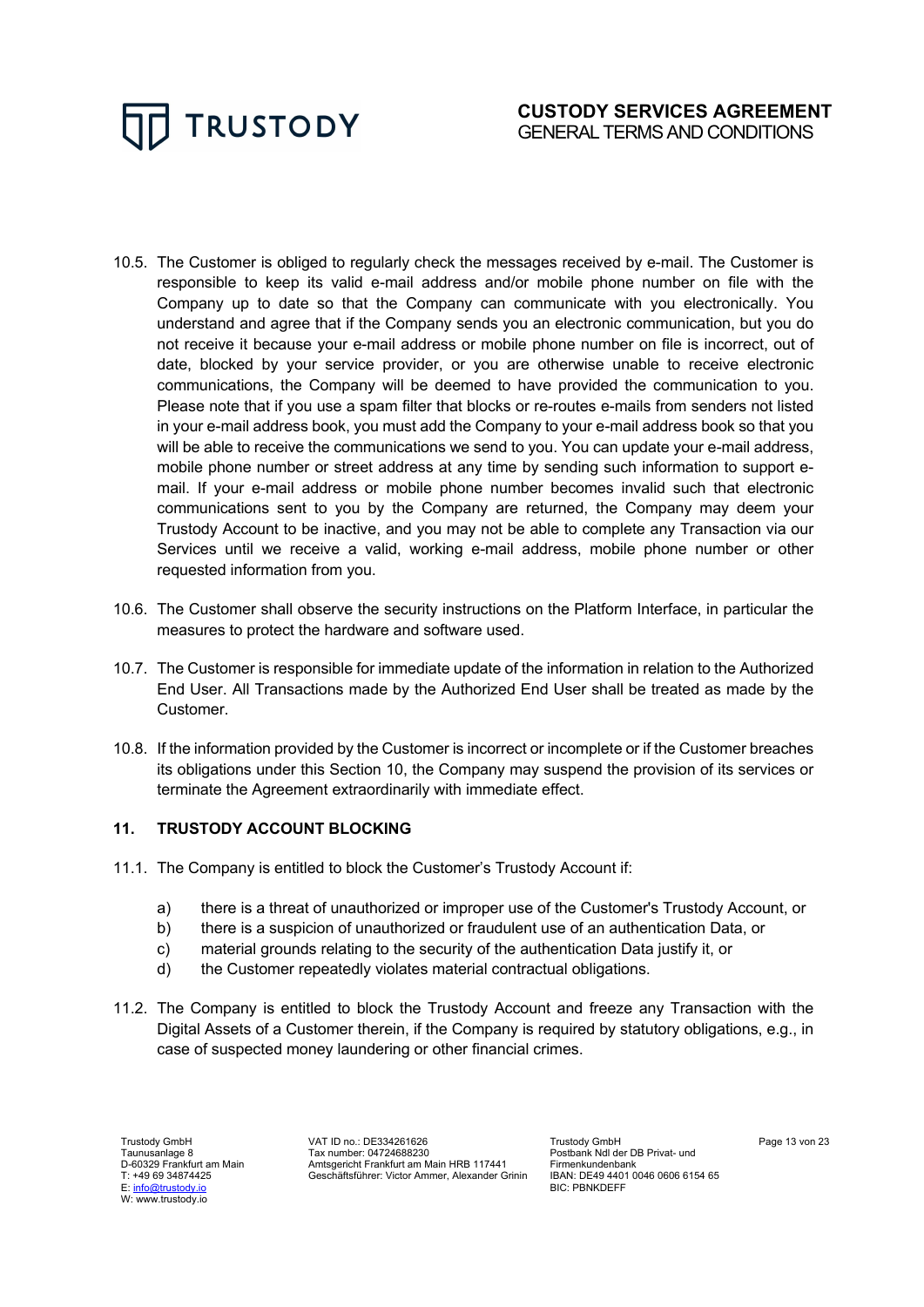# **12. LICENSE**

- 12.1. The Company hereby grants to the Customer a limited, non-exclusive, non-transferable license, without the right to sub-license, and also grants the right to access and utilize the Services and the Data solely for its information in connection with its own internal business purposes.
- 12.2. Prohibitions on use

All rights not specifically granted to the Customer are hereby retained by the Company. For the avoidance of doubt, this Section 12 shall apply to all Data, including any Data downloaded by a Customer as part of the delivery of the Services.

The Customer may not and hereby agrees that it will not without the Company's prior written consent: (i) use the Services or the Data in any manner or for any purpose other than those expressly specified in these General Terms; (ii) alter, reverse engineer, decompose, disassemble or otherwise seek to duplicate the performance characteristics of the Services or the Data (or attempt to do any of the foregoing); (iii) rent, lease, lend, sell, sublicense, trade, assign, give or permit access to, disclose, transmit, use on behalf of, furnish, copy, modify or distribute the Service or the Data or any part of the Services or the Data (or offer to do any of the foregoing), to any third party not expressly permitted in the Agreement, including but not limited to, any affiliate or any other department of the Customer; (iv) remove or obscure the Company proprietary right notices.

The Customer undertakes not to copy, modify, duplicate, distribute (in hard copy, electronic media, machine readable or any other form) the Services or any Data in whole or in part, nor commercially to exploit or re-sell the same, and that it will not disclose or offer to disclose any Data received by it through its use of the Services to any third party nor to any person within the Customer's organization, other than as expressly permitted herein.

# **13. SERVICE FEES, COMMISSIONS, TAXES AND PAYMENT TERMS**

- 13.1. The Services provided to you are subject to the appropriate fees and/or commissions in accordance with the Fee Schedule to the Custody Services Agreement. You shall be responsible for payment of all taxes, levies, or duties where necessary as may be required by the countries and territories in which you are considered responsible to do it.
- 13.2. Fees and/or commissions for our Services may change from time to time.
- 13.3. The actual method for charging service fees is finalized in the various notices and notifications you will receive while using the Services. Notices and notifications issued by the Company regarding various types of charges are part of the Agreement. If you continue to use the Services

VAT ID no.: DE334261626 Tax number: 04724688230 Amtsgericht Frankfurt am Main HRB 117441 Geschäftsführer: Victor Ammer, Alexander Grinin

Trustody GmbH Postbank Ndl der DB Privat- und Firmenkundenbank IBAN: DE49 4401 0046 0606 6154 65 BIC: PBNKDEFF

Page 14 von 23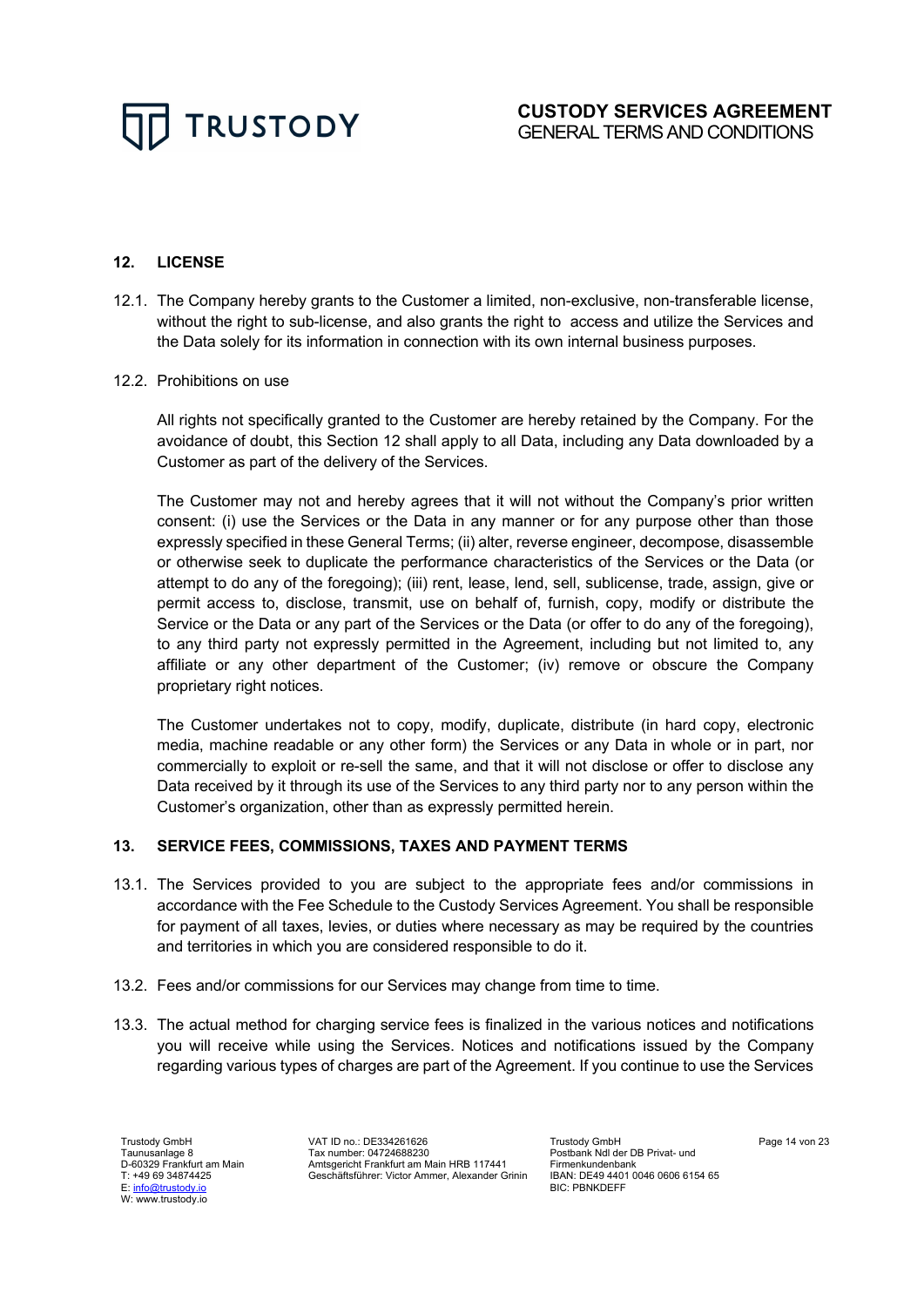

after receiving such notices or notifications regarding service charges, you are deemed to have unconditionally agreed to pay to the Company service fees under the relevant notices or notifications.

- 13.4. In the case of certain unusual or irregular instructions, the Company shall charge an additional fee in accordance with its current price list, of which the Customer shall be notified prior to the execution of the instruction. The Company has the right to withdraw the instruction concerned within 24 hours of receipt of the notification.
- 13.5. The Company shall invoice the Customer for the fees in Euro (EUR). At the Customer's request, it may invoice the fees - possibly for an additional fee according to the price list - in other currencies.
- 13.6. The Company may demand compensation for all costs and expenses incurred by it, e.g., due socalled gas prices (Ethereum network) or other network fees, which have been incurred in facilitating a Transaction on behalf of the Customer. The exchange rate for this purpose shall be valued in Euro (EUR) using the conversion rate from particular Digital Asset to EUR in accordance with the exchange rate on the www.coinmarketcap.com website or, if such website is not available, the https://messari.io website. The applicable exchange rate shall be the exchange rate at the moment in which the applicable Transactions occurred. Transactions shall be deemed to occur when the applicable Transaction is incorporated into the main branch of the Blockchain of the applicable Digital Asset.
- 13.7. The additional fees are also shall be paid by the Customer subject to the relevant arrangement agreed by the Parties, e.g., subject to the arrangement in accordance with Section 7.9.
- 13.8. The fee and/or commission of a particular Service excludes VAT (value added tax).

# **14. THIRD-PARTY CONTENT**

In using our Services, you may view content provided by third parties, including articles, reviews, comments, insights, analysis and links to web pages of such parties, including but not limited to blogs, forums, communities and social networks. We do not control any third-party content and shall have no responsibility for third-party content, including without limitation material that may be misleading, incomplete, erroneous, offensive, indecent, or otherwise objectionable. We are not responsible or liable for any loss or damage of any sort incurred as the result of any such dealings, and you understand that your use of third-party content, and your interactions with third parties that are linked to our Service, is at your own risk.

Trustody GmbH Taunusanlage 8 D-60329 Frankfurt am Main T: +49 69 34874425 E: info@trustody.io W: www.trustody.io

VAT ID no.: DE334261626 Tax number: 04724688230 Amtsgericht Frankfurt am Main HRB 117441 Geschäftsführer: Victor Ammer, Alexander Grinin

Trustody GmbH Postbank Ndl der DB Privat- und Firmenkundenbank IBAN: DE49 4401 0046 0606 6154 65 BIC: PBNKDEFF

Page 15 von 23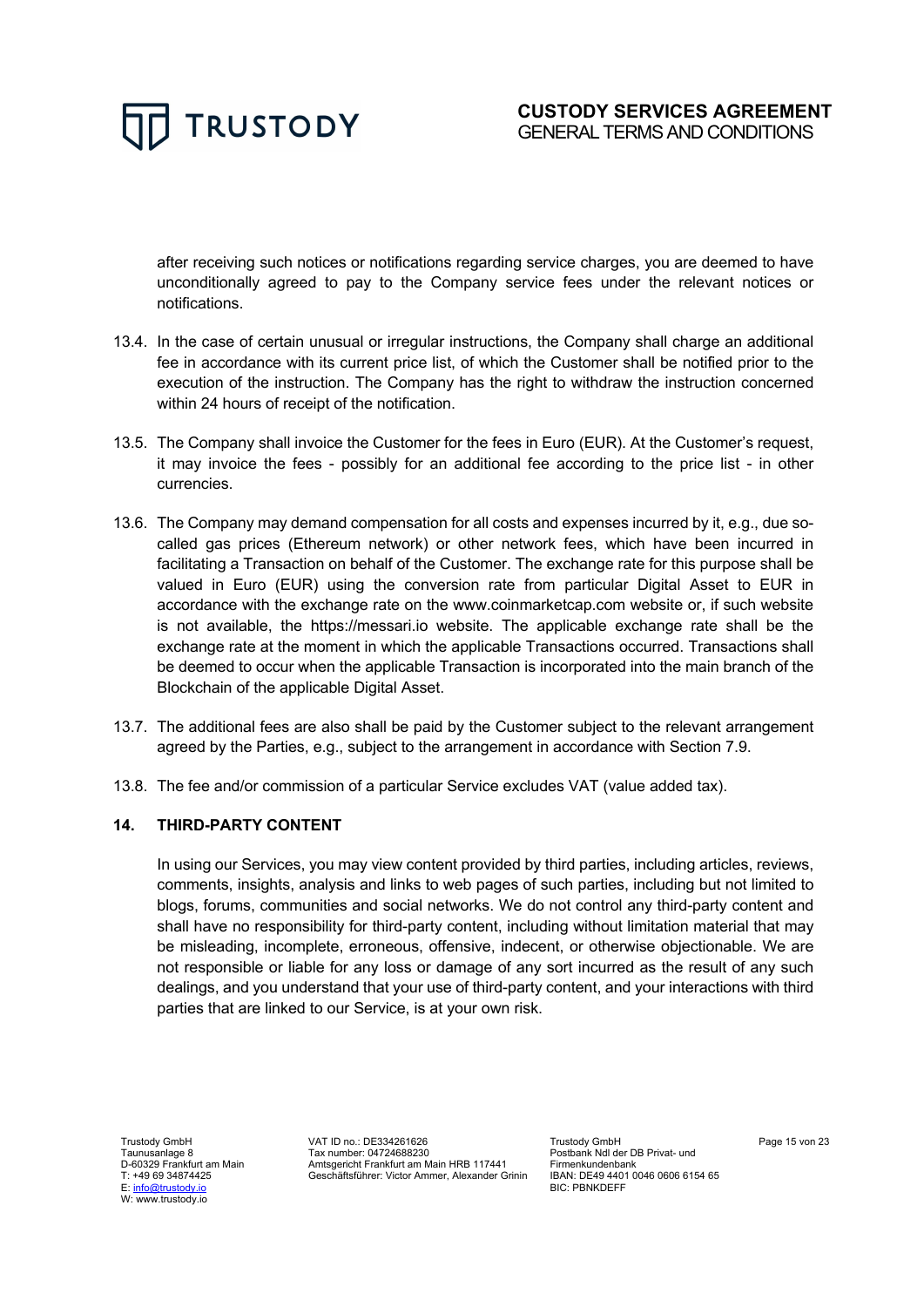

# **15. DISCLAIMER OF WARRANTIES**

- 15.1. OUR SERVICES ARE PROVIDED ON A "AS IS", "WHERE IS" AND "WHERE AVAILABLE" BASIS.
- 15.2. You are responsible for implementing sufficient procedures and checkpoints to satisfy your particular requirements for anti-virus protection and accuracy of data input and output, and for maintaining a means external to our site for any reconstruction of any lost data.
- 15.3. TO THE FULLEST EXTENT PROVIDED BY LAW, WE WILL NOT BE LIABLE FOR ANY LOSS OR DAMAGE CAUSED BY A DISTRIBUTED DENIAL-OF-SERVICE ATTACK, VIRUSES, OR OTHER TECHNOLOGICALLY HARMFUL MATERIAL THAT MAY INFECT YOUR COMPUTER EQUIPMENT, COMPUTER PROGRAMS, YOUR DEVICES, DATA, OR OTHER PROPRIETARY MATERIAL DUE TO YOUR USE OF THE WEBSITE AND/OR THE PLATFORM INTERFACE OR ANY SERVICES OR ITEMS OBTAINED THROUGH THE WEBSITE AND/OR THE PLATFORM INTERFACE OR TO YOUR DOWNLOADING OF ANY MATERIAL POSTED ON IT, OR ON ANY LINKED TO IT.
- 15.4. TO THE FULLEST EXTENT PROVIDED BY LAW, THE COMPANY HEREBY DISCLAIMS ALL WARRANTIES OF ANY KIND, WHETHER EXPRESS OR IMPLIED, STATUTORY, OR OTHERWISE, INCLUDING BUT NOT LIMITED TO ANY WARRANTIES OF MERCHANTABILITY, NON-INFRINGEMENT, AND FITNESS FOR PARTICULAR PURPOSE.
- 15.5. THE FOREGOING DOES NOT AFFECT ANY WARRANTIES THAT CANNOT BE EXCLUDED OR LIMITED UNDER APPLICABLE LAW.

#### **16. ASSUMPTION OF RISK, LIMITATIONS ON LIABILITY & INDEMNITY**

- 16.1. You acknowledge and agree that there are risks associated with using of our Services and any country's regulations. By using the Services, you expressly acknowledge and assume these risks, in addition by using the Services, you confirm that you have read Risk Disclosure Statement as expounded in the Addendum A to these General Terms.
- 16.2. The Company only provides the Services and does not participate in specific goods or services transactions. When you use the Services, any dispute or liability arising out of or in connection with the transaction of goods or services (or otherwise) should be resolved or undertaken by you.
- 16.3. The Service is provided at the current technical level. The Company will try its best to provide services to you, but there is no guarantee that the Services will fully meet your expectations.

Trustody GmbH Taunusanlage 8 D-60329 Frankfurt am Main T: +49 69 34874425 E: info@trustody.io W: www.trustody.io

VAT ID no.: DE334261626 Tax number: 04724688230 Amtsgericht Frankfurt am Main HRB 117441 Geschäftsführer: Victor Ammer, Alexander Grinin

Trustody GmbH Postbank Ndl der DB Privat- und Firmenkundenbank IBAN: DE49 4401 0046 0606 6154 65 BIC: PBNKDEFF

Page 16 von 23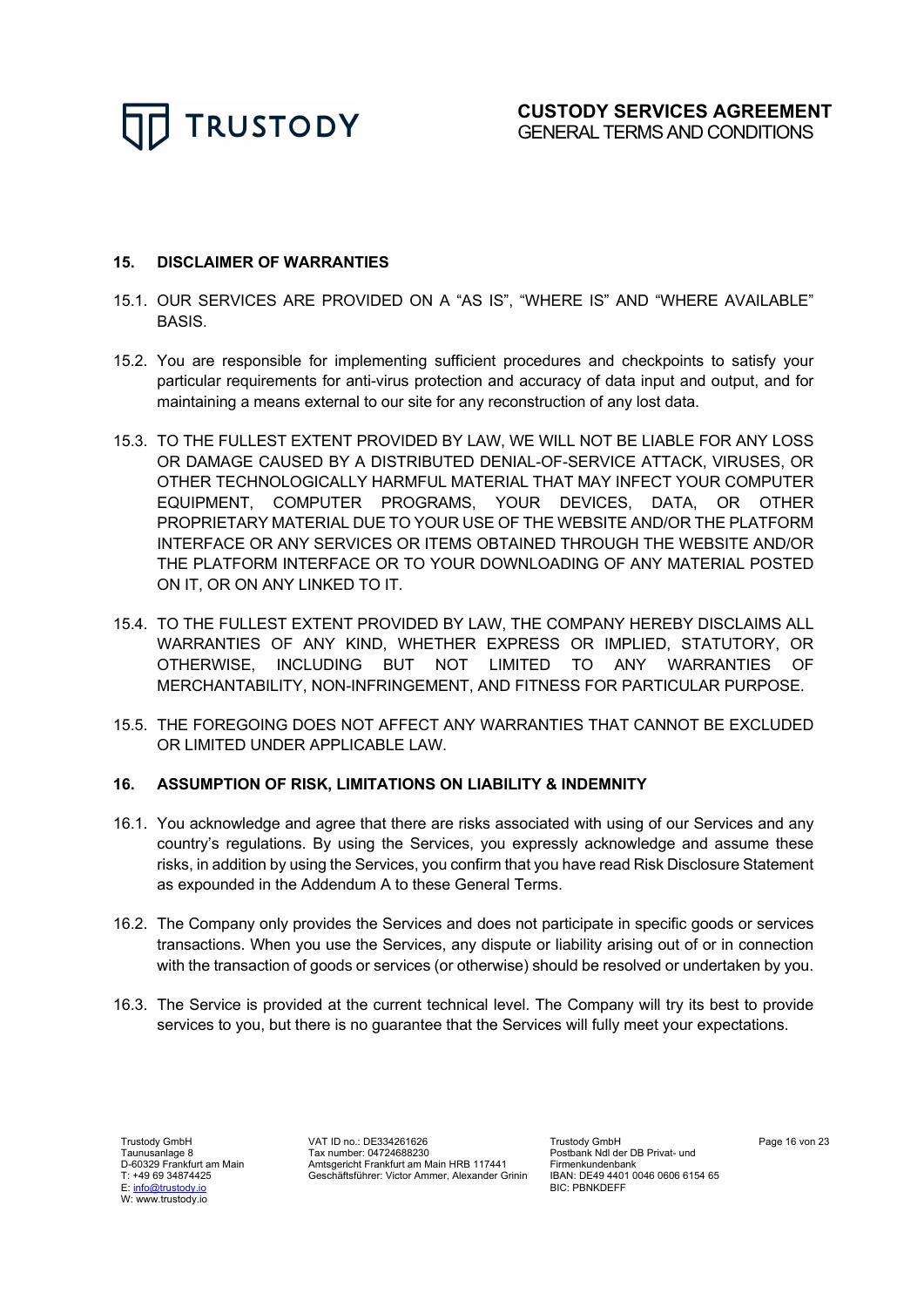

- 16.4. In case of breach of any cardinal obligations, the Company shall be liable for damages caused by its staff and of those persons whom it engages for the performance of its cardinal obligations. Cardinal obligations, such as the technical and organizational measures as described in Section 8. of these General Terms, are those contractual obligations, the fulfilment of which is essential for the proper performance of the contractual relationship and the observance of which the Customer can regularly rely on, or the breach of which would endanger the achievement of the purpose of the Agreement. In case of negligent breach of any cardinal obligation, the Company shall only be liable for typically foreseeable and occurring damages within the Agreement.
- 16.5. With regard to the fulfilment of other contractual obligations, the Company shall only be liable for intent and gross negligence of its staff and of those persons whom the Company engages to fulfil these obligations.
- 16.6. The damages for which the Company is liable subject to Section 16.4. and Section 16.5. in any case shall be limited to EUR 15,000, unless the parties agree upon otherwise in writing.
- 16.7. The limitations according to the preceding sections also apply to the Company's legal representatives, staff or persons engaged by the Company, or any entity of the same group of companies, if claims are asserted directly against them.
- 16.8. Liability for culpable damage to life, body and health and liability under the German Product Liability Act remain unaffected.
- 16.9. If the contents of an instruction are such that the Company typically entrusts a third party with its further execution, the Company performs the instruction by passing it on to the third party in its own name (instruction passed on to a third party). In such cases, the liability of the Company shall be limited to the careful selection and instruction of a third party.
- 16.10.Notwithstanding the preceding sections, the Company shall not be responsible for any third-party services, including Third-Party Technical Provider. The Company shall not be liable for any damages, costs or other liability in the event of a blockchain network downtime, systems failure, error, interruption, delay or other circumstances resulting in the inability to access the Customers' Digital Assets.
- 16.11.The Company shall not be liable for any losses caused by force majeure, riot, war or natural events or due to other occurrences for which the Company is not responsible (e.g., strike, lockout, traffic hold-ups, epidemics, access by third parties, administrative acts of domestic or foreign high authorities).
- 16.12.IN NO EVENT SHALL THE COMPANY, OUR DIRECTORS, MEMBERS, EMPLOYEES OR AGENTS BE LIABLE FOR ANY SPECIAL, INDIRECT OR CONSEQUENTIAL DAMAGES, OR

Trustody GmbH Taunusanlage 8 D-60329 Frankfurt am Main T: +49 69 34874425 E: info@trustody.io W: www.trustody.io

VAT ID no.: DE334261626 Tax number: 04724688230 Amtsgericht Frankfurt am Main HRB 117441 Geschäftsführer: Victor Ammer, Alexander Grinin Trustody GmbH Postbank Ndl der DB Privat- und Firmenkundenbank IBAN: DE49 4401 0046 0606 6154 65 BIC: PBNKDEFF

Page 17 von 23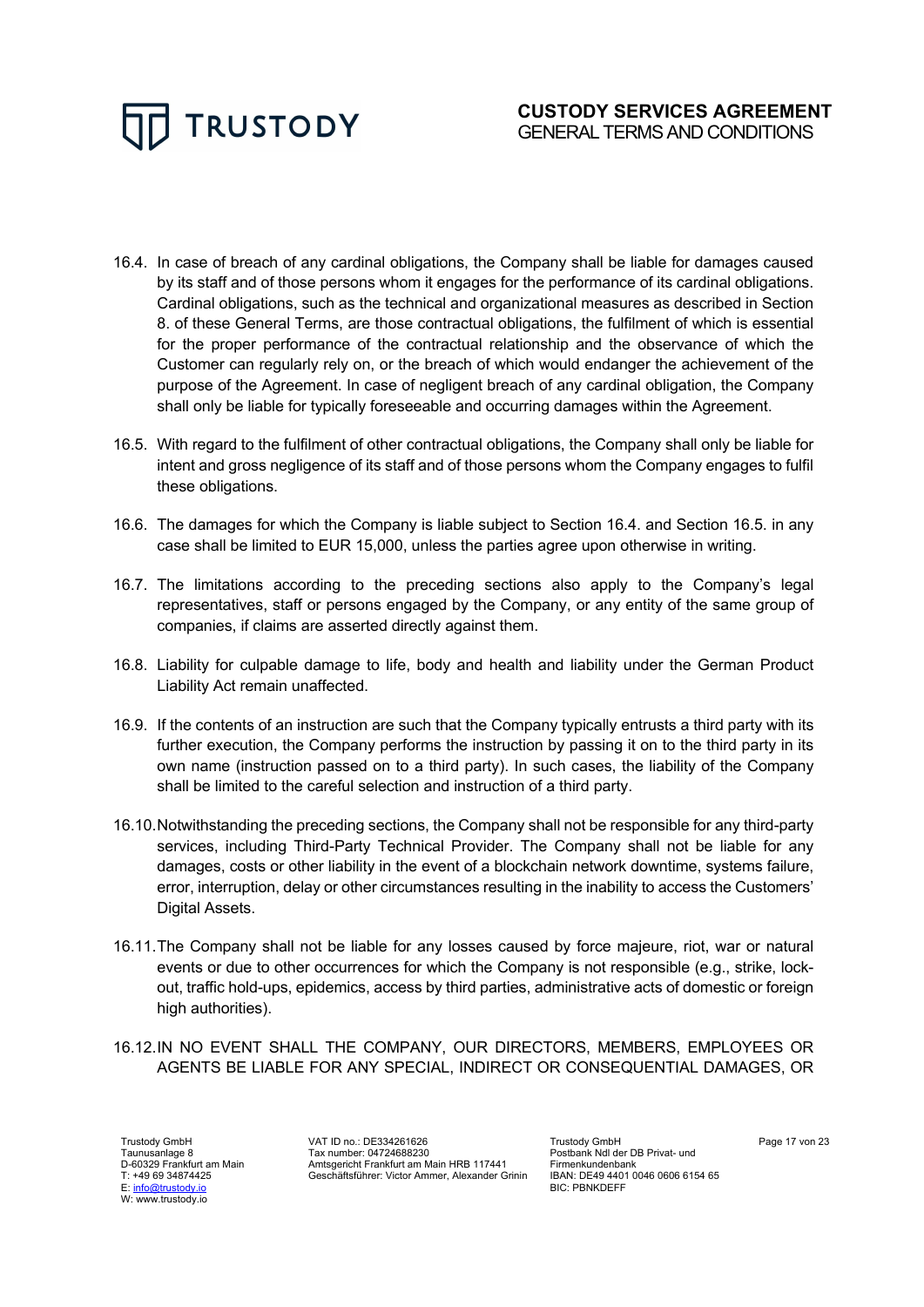

ANY OTHER DAMAGES OF ANY KIND, INCLUDING BUT NOT LIMITED TO LOSS OF USE, LOSS OF PROFITS OR LOSS OF DATA, WHETHER IN AN ACTION IN CONTRACT, TORT (INCLUDING BUT NOT LIMITED TO NEGLIGENCE) OR OTHERWISE, ARISING OUT OF OR IN ANY WAY CONNECTED WITH THE USE OF OR INABILITY TO USE OUR SERVICES OR THE MATERIALS, ANY WEBSITES LINKED TO IT, ANY CONTENT ON THE WEBSITE OR SUCH OTHER WEBSITES, INCLUDING WITHOUT LIMITATION ANY DAMAGES CAUSED BY OR RESULTING FROM RELIANCE BY ANY CUSTOMER ON ANY INFORMATION OBTAINED FROM THE COMPANY'S LINKS AND ANY DIRECT, INDIRECT, SPECIAL, INCIDENTAL, CONSEQUENTIAL, OR PUNITIVE DAMAGES, INCLUDING BUT NOT LIMITED TO, PERSONAL INJURY, PAIN AND SUFFERING, EMOTIONAL DISTRESS, LOSS OF REVENUE, LOSS OF PROFITS, LOSS OF BUSINESS OR ANTICIPATED SAVINGS, LOSS OF USE, LOSS OF GOODWILL, LOSS OF DATA, AND WHETHER CAUSED BY TORT (INCLUDING NEGLIGENCE), BREACH OF CONTRACT, OR OTHERWISE, EVEN IF FORESEEABLE, OR ANY OTHER LOSS THAT RESULT FROM MISTAKES, OMISSIONS, INTERRUPTIONS, DELETION OF FILES OR E-MAIL, ERRORS, DEFECTS, VIRUSES, DELAYS IN OPERATION OR TRANSMISSION OR ANY FAILURE OF PERFORMANCE, WHETHER OR NOT RESULTING FROM A FORCE MAJEURE EVENT, COMMUNICATIONS FAILURE, THEFT, DESTRUCTION OR UNAUTHORIZED ACCESS TO THE COMPANY'S RECORDS, PROGRAMS OR SERVICES.

16.13.THE FOREGOING DOES NOT AFFECT ANY LIABILITY THAT CANNOT BE EXCLUDED OR LIMITED UNDER APPLICABLE LAW.

# **17. NO OFFER**

Neither these General Terms nor any other document or information publicly available on the Website and/or the Platform Interface without going through your Trustody Account, constitute an offer or solicitation to sell securities. None of the information or analyses presented are intended to form the basis for any investment decision, and no specific recommendations are intended. Accordingly, these General Terms do not constitute investment advice or counsel or solicitation for investment in any security and shall not be construed in that way. These General Terms do not constitute or form part of, and should not be construed as, any offer for sale or subscription of, or any invitation to offer to buy or subscribe for, any securities. The Company expressly disclaims any and all responsibility for any direct or consequential loss or damage of any kind whatsoever arising directly or indirectly from: (i) reliance on any information contained in this document, (ii) any error, omission or inaccuracy in any such information or (iii) any action resulting therefrom.

Trustody GmbH Taunusanlage 8 D-60329 Frankfurt am Main T: +49 69 34874425 E: info@trustody.io W: www.trustody.io

VAT ID no.: DE334261626 Tax number: 04724688230 Amtsgericht Frankfurt am Main HRB 117441 Geschäftsführer: Victor Ammer, Alexander Grinin

Trustody GmbH Postbank Ndl der DB Privat- und Firmenkundenbank IBAN: DE49 4401 0046 0606 6154 65 BIC: PBNKDEFF

Page 18 von 23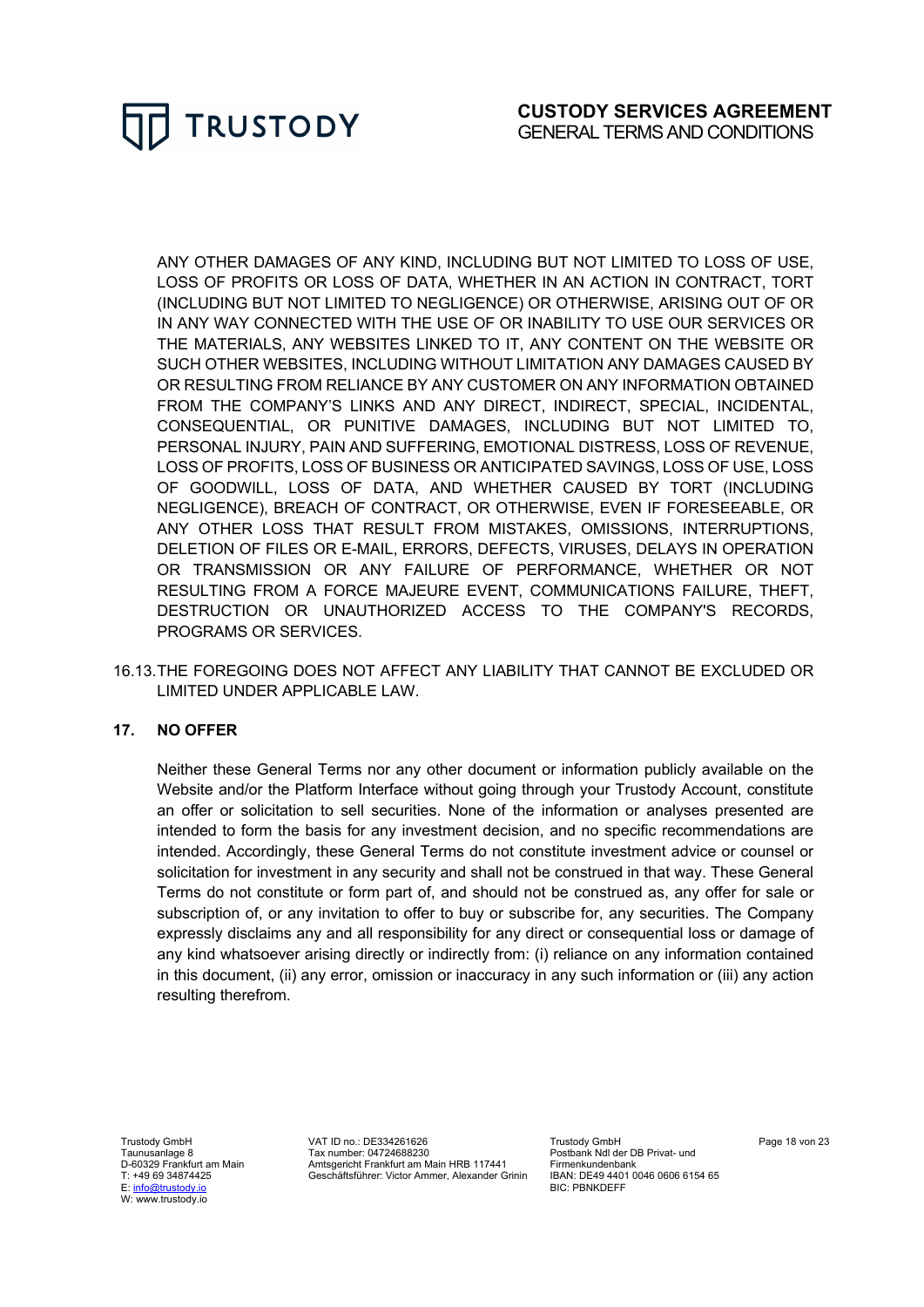

#### **18. NO ADVICE**

The Company is not acting and cannot act as an advisor, including as to any financial, legal, investment, insurance and/or tax matters. Any information provided by the Company is for general information only. You are solely responsible for determining whether any contemplated transaction is appropriate for you.

# **19. NO DEPOSIT. NO INSURANCE**

- 19.1. The Digital Assets of a Customer are not subject to the deposit protection of the German banks.
- 19.2. The Company does not provide with the insurance cover in the relation to the Digital Assets and the Private Keys assigned to them, unless the parties agree otherwise in writing.

#### **20. LIEN IN FAVOUR OF THE COMPANY**

- 20.1. The Customer and the Company agree that the Customer transfers and the Company acquires a lien on the Private Keys and items which, within the scope of the Custody Services, have come or may come into the possession of the Company. The Company also acquires a lien on any claims which the Customer has or may in future have against the Company arising from the Services relationship.
- 20.2. The lien serves to secure all existing, future and contingent claims arising from the Services relationship which the Company is entitled to against the Customer.
- 20.3. If Digital Assets come into the power of disposal of the Company under the reserve that they may only be used for a specified purpose, the Company's lien does not extend to these Digital Assets. Moreover, the lien extends neither to the profit-participation rights issued by the Company itself nor to the Company's non-securitized subordinated liabilities.

# **21. INHERITANCE**

- 21.1. The Agreement does not expire in the event of the death of the Customer who is an individual.
- 21.2. After the death of the Customer who was an individual, the Company may demand the presentation of a certificate of inheritance or a comparable certificate if the heir cannot prove their entitlement in any other way with the clarity required in legal transactions. If requested by the Company, the person who claims their entitlement to the Private Key and its assigned Digital Assets shall submit certificates in the language of their issue together with a notarized translation into English or German.

Trustody GmbH Taunusanlage 8 D-60329 Frankfurt am Main T: +49 69 34874425 E: info@trustody.io W: www.trustody.io

VAT ID no.: DE334261626 Tax number: 04724688230 Amtsgericht Frankfurt am Main HRB 117441 Geschäftsführer: Victor Ammer, Alexander Grinin

Trustody GmbH Postbank Ndl der DB Privat- und Firmenkundenbank IBAN: DE49 4401 0046 0606 6154 65 BIC: PBNKDEFF

Page 19 von 23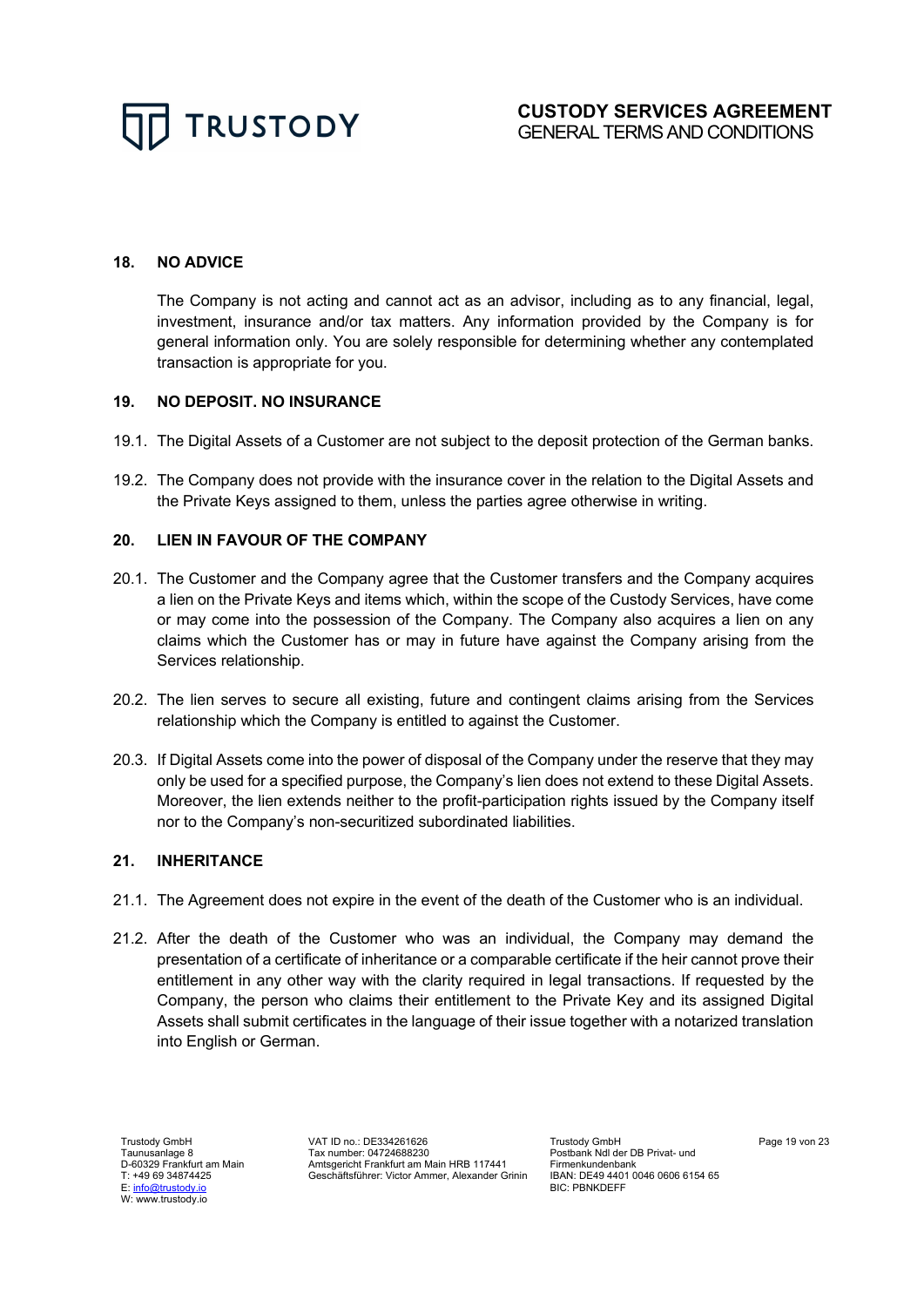# **22. IP RIGHTS**

- 22.1. Unless otherwise indicated by us, all copyright and other intellectual property rights in all content and other materials contained on Website and/or the Platform Interface or provided in connection with the Services, including, without limitation, the Company and its entire contents, features, and functionality (including but not limited to all information, software, designs, text, graphics, pictures, information, data, video sound files, other files and the selection and arrangement thereof) are the proprietary property of the Company or our Affiliates, licensors, Customers or suppliers and are protected by international copyright laws, trademark, patent, trade secret, and other intellectual property or proprietary rights laws.
- 22.2. "TRUSTODY", "Trustody", the Company's logo and any other Company's product or service names, logos or slogans that may appear on our Services are subject to IP right protection and may not be copied, imitated or used, in whole or in part, without our prior written permission. You may not use any trademark, product or service name of the Company without our prior written permission, including without limitation any messages or other "hidden text" utilizing any trademark, product or service name of the Company. In addition, the look and feel of our Services, including all page headers, custom graphics, button icons and scripts, is the service mark, trademark and/or trade dress of the Company and may not be copied, imitated or used, in whole or in part, without our prior written permission. All other trademarks, registered trademarks, product names and company names or logos mentioned through our Services are the property of their respective owners. Reference to any products, services, processes or other information, by name, trademark, manufacturer, supplier or otherwise does not constitute or imply endorsement, sponsorship or recommendation by us.

# **23. PRIVACY AND SECRECY**

- 23.1. Please see our current Privacy Notice at your Trustody Account through the Trustody Interface.
- 23.2. We endeavor to take all reasonable steps to protect personal information. However, we cannot guarantee the security of any data you disclose online for the reason that we do not have possibility to control your devices that you use for the access to the Platform Interface and to protect you from viruses that you may upload (receive) to your device without knowing it.
- 23.3. The Company has the duty to maintain secrecy about any Customer related facts and evaluations of which it may have knowledge (banking secrecy). The Company may only disclose information concerning the Customer if it is legally required to do so or if the Customer has consented thereto.

Trustody GmbH Taunusanlage 8 D-60329 Frankfurt am Main T: +49 69 34874425 E: info@trustody.io W: www.trustody.io

VAT ID no.: DE334261626 Tax number: 04724688230 Amtsgericht Frankfurt am Main HRB 117441 Geschäftsführer: Victor Ammer, Alexander Grinin

Trustody GmbH Postbank Ndl der DB Privat- und Firmenkundenbank IBAN: DE49 4401 0046 0606 6154 65 BIC: PBNKDEFF

Page 20 von 23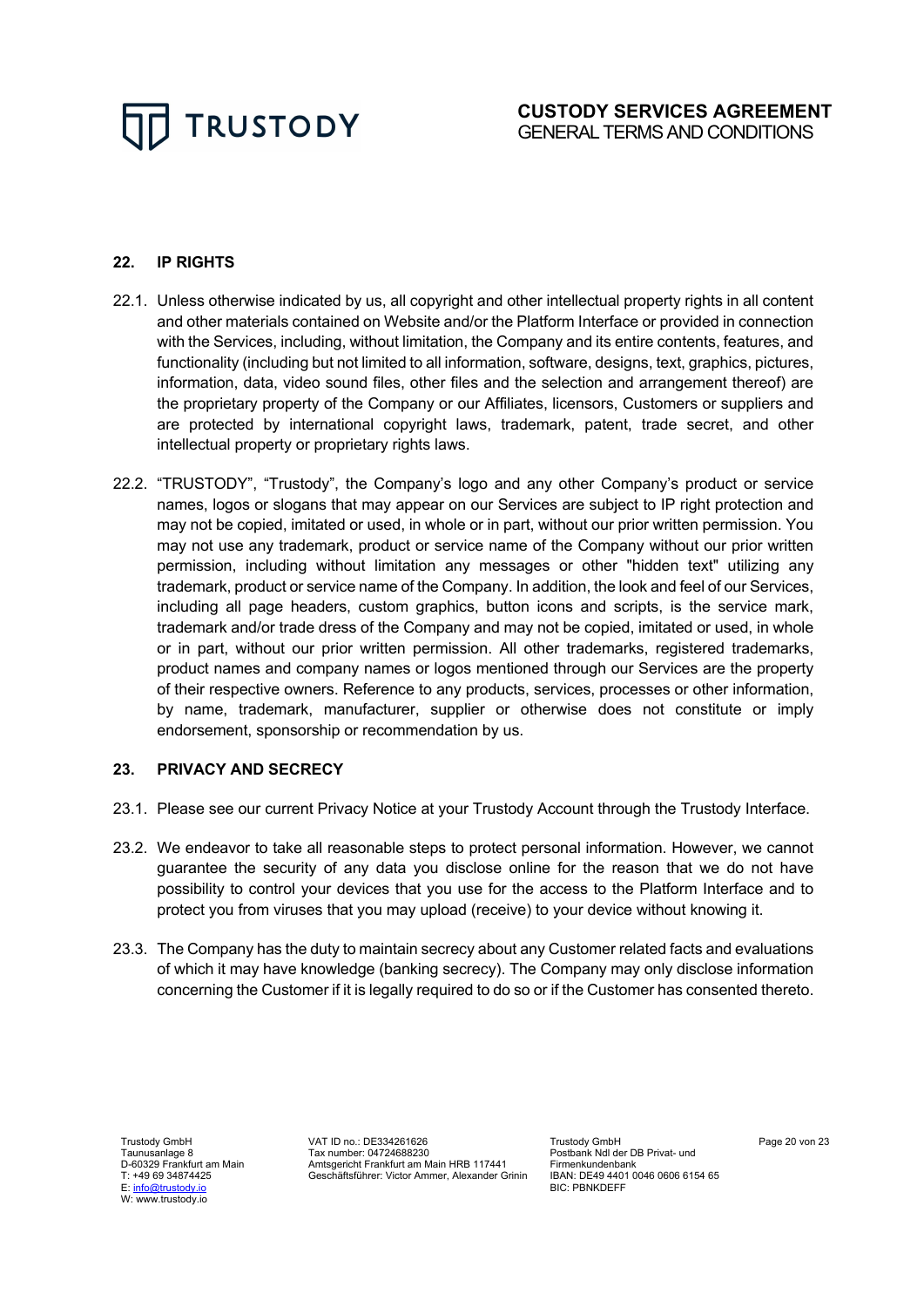# **24. TERMINATION**

- 24.1. The Agreement may be duly terminated by either party at any time by giving six (6) months' written notice to the other party.
- 24.2. Either party may terminate the Agreement for cause, including material breach of the Agreement, with immediate effect.
- 24.3. At the latest upon the termination of the contract, the Customer shall send its Digital Assets to another Public Address. If the Customer fails to do so, the Customer shall continue to pay the fee according to the applicable price list. If the Customer culpably omits to send the Digital Assets, the Customer shall compensate the Company for any damage incurred by the Company as a result of this breach.

# **25. SUPPORT**

- 25.1. You will be furnished with the reasonable support subject to your use of the Services.
- 25.2. You should keep the following information, materials and hardware devices securely:
	- (1) Trustody Account and login password;
	- (2) information related to your PC, laptop, smartphone and other devices where you use the Trustody Account;
	- (3) biometric identification information such as fingerprint information, iris recognition information, face recognition information, and voiceprint information (when applicable).

You should keep the aforementioned information, materials and hardware devices properly, and ensure that your devices are operated and used in a safe, virus-free, uninvaded environment uncontrolled and unmonitored by a third party. If you have leaked any of the aforementioned information or materials or lose any of the aforementioned devices, you shall bear the consequent risks and losses.

- 25.3. When any of the following situations occurs, you should promptly contact our Support to minimize any potential losses:
	- (1) you have lost or leaked the information listed in Section 25.2.;
	- (2) you have lost your PC, laptop, smartphone or other devices;
	- (3) third parties have fraudulently used or stolen your identity information or the Trustody Account information;
	- (4) any other use of your Trustody Account, the service without your legal authorization has occurred.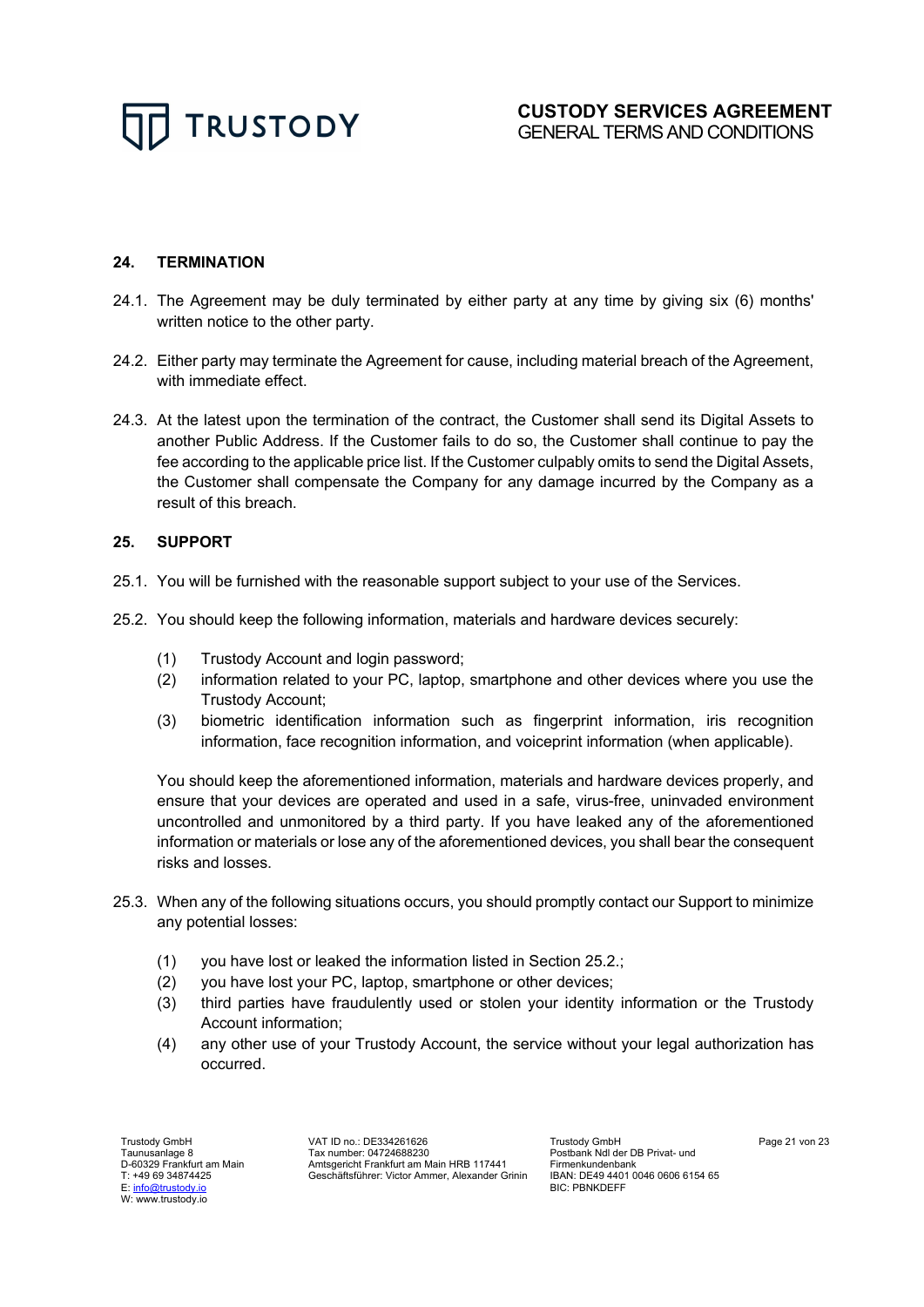

If you fail to notify the Company in a reasonable timely manner, you shall be liable for any losses incurred thereby, unless the Company has been acting intentionally or with gross negligence.

- 25.4. During the regular business hours of the Company, the Company shall provide the Customer with appropriate technical support by e-mail or telephone, respond promptly to requests for support and provide the Customer with updates and/or workarounds appropriate to the severity of the problems and their impact on the Customer.
- 25.5. The Company's regular business hours are 9 am to 5 pm on business days, i.e., on days other than Saturday, Sunday or a public holiday in Frankfurt, Germany.

#### **26. MISCELLANEOUS**

- 26.1. **Entire Agreement**. Order of Precedence. These General Terms contain the entire agreement and supersede all prior and contemporaneous understandings between the parties regarding the Services. These General Terms do not alter the terms or conditions of any other electronic or written agreement you may have with the Company for the Services or for any other Company's product or service or otherwise. In the event of any conflict between these General Terms and any other agreement you may have with the Company, the terms of that other agreement will be applicable only if these General Terms are specifically identified and declared to be overridden by such other agreement.
- 26.2. **Waiver**. Our failure or delay in exercising any right, power or privilege under these General Terms shall not operate as a waiver thereof.
- 26.3. **Severability**. The invalidity or unenforceability of any terms and conditions of these General Terms shall not affect the validity or enforceability of any other terms and conditions of these General Terms, all of which shall remain in full force and effect.
- 26.4. **Force Majeure Events**. The Company and/or its Affiliates shall not be liable for (1) any inaccuracy, error, delay in, or omission of (i) any information, or (ii) the transmission or delivery of information; (2) any loss or damage arising from any event beyond the Company's reasonable control, including but not limited to flood, extraordinary weather conditions, earthquake, or other act of God, fire, war, insurrection, riot, labor dispute, accident, action of government, communications, power failure, or equipment or software malfunction or any other cause beyond the Company's reasonable control (each, a "Force Majeure Event").
- 26.5. **Assignment**. You may not assign or transfer any of your rights or obligations under these General Terms without prior written consent from the Company, including by operation of law or in connection with any change of control. The Company may assign or transfer any or all of its rights under these General Terms, in whole or in part, without obtaining your consent or approval.

Trustody GmbH Taunusanlage 8 D-60329 Frankfurt am Main T: +49 69 34874425 E: info@trustody.io W: www.trustody.io

VAT ID no.: DE334261626 Tax number: 04724688230 Amtsgericht Frankfurt am Main HRB 117441 Geschäftsführer: Victor Ammer, Alexander Grinin Trustody GmbH Postbank Ndl der DB Privat- und Firmenkundenbank IBAN: DE49 4401 0046 0606 6154 65 BIC: PBNKDEFF

Page 22 von 23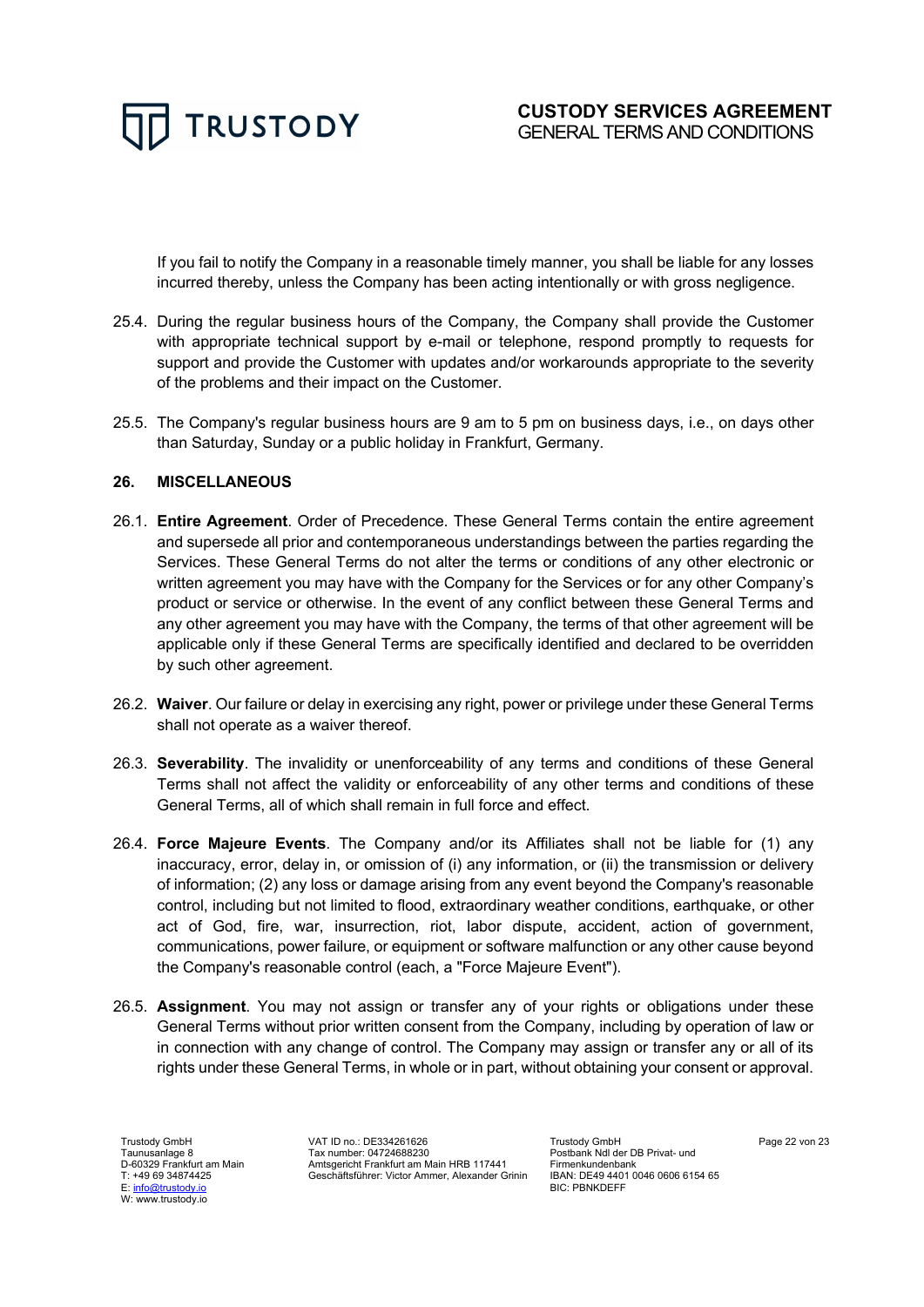- 26.6. **Headings**. Headings of sections are for convenience only and shall not be used to limit or construe such sections.
- 26.7. **Language**. This English language text of the General Terms is the primary official source. The information contained herein may from time to time be translated into other languages or used in the course of written or verbal communications with existing and prospective customers, partners, etc. In the course of such translation or communication some of the information contained herein may be lost, corrupted or misrepresented. The accuracy of such alternative communications cannot be guaranteed. In the event of any conflicts or inconsistencies between such translations and communications and this official English language text of the General Terms, the provisions of this English language original document shall prevail.
- 26.8. **Third-Party Beneficiary**. The Company and the Customer acknowledge and agree that Apple and Google Play, as well their subsidiaries, might be third party beneficiaries of these General Terms in the case of the Platform Interface access through relevant application, and Apple and Google Play will have the right (and will be deemed to have accepted the right) to enforce these General Terms against the Customer who uses such application as a third-party beneficiary thereof.
- 26.9. **Applicable Law**. These General Terms and the rights and duties of the Parties hereunder shall be governed by and construed in accordance with the laws of the Federal Republic of Germany, excluding its conflicts of law principles and the United Nations Convention on the International Sale of Goods.
- 26.10.**Dispute Resolution**. Any dispute arising out of or in connection with these General Terms, including any question regarding its existence, validity or termination, shall be referred to and finally resolved by English-speaking Chamber for Commercial Matters of the German Regional Court of Frankfurt am Main (Landgericht Frankfurt am Main). The language to be used in the proceedings shall be English.

# **CONTACT DETAILS**

Trustody GmbH Taunusanlage 8 D-60329 Frankfurt am Main

Phone: +49 69 34874425 E-Mail: info@trustody.io

Trustody GmbH Taunusanlage 8 D-60329 Frankfurt am Main T: +49 69 34874425 E: info@trustody.io W: www.trustody.io

VAT ID no.: DE334261626 Tax number: 04724688230 Amtsgericht Frankfurt am Main HRB 117441 Geschäftsführer: Victor Ammer, Alexander Grinin

Trustody GmbH Postbank Ndl der DB Privat- und Firmenkundenbank IBAN: DE49 4401 0046 0606 6154 65 BIC: PBNKDEFF

Page 23 von 23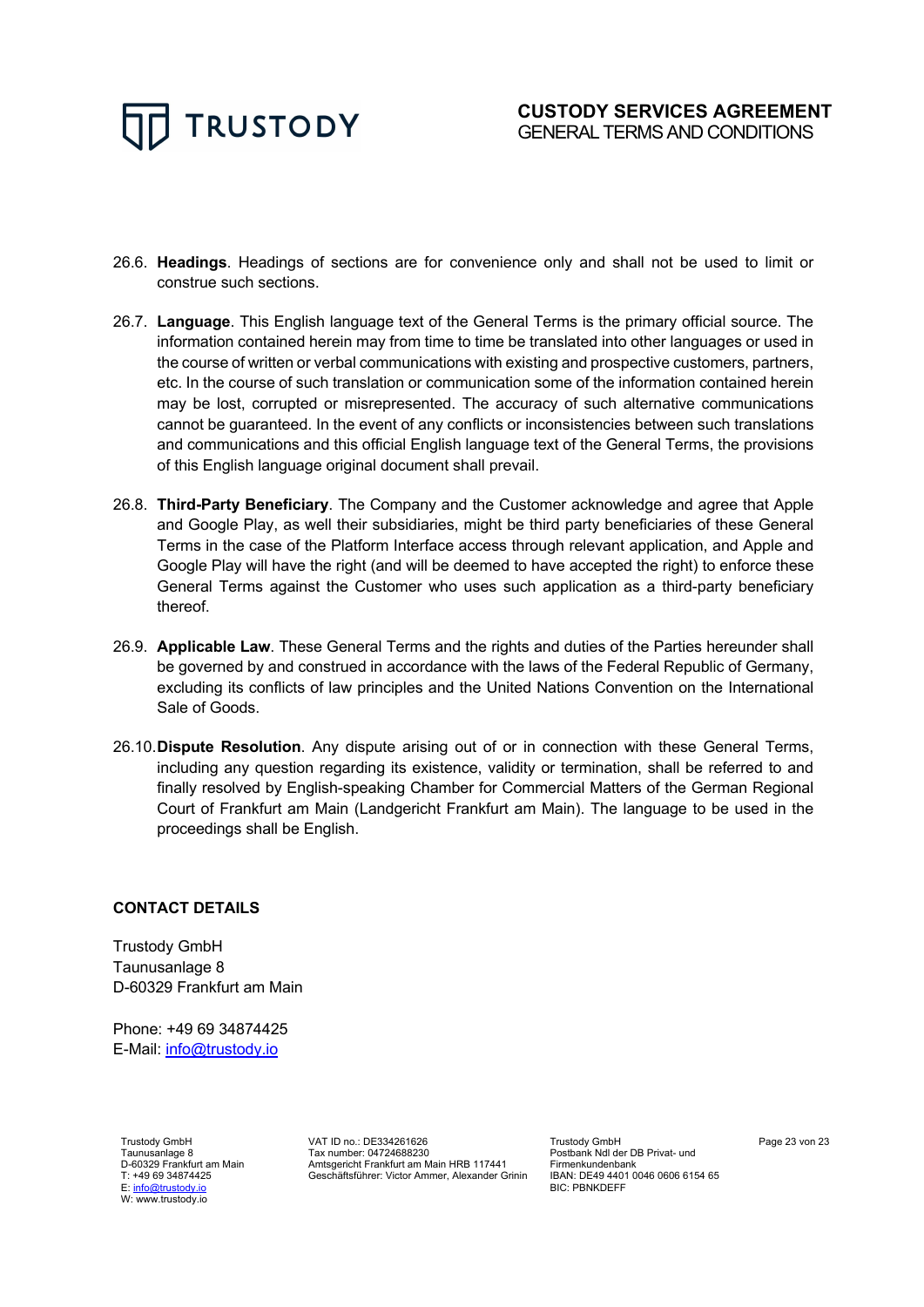

# **ADDENDUM A to the General Terms and Conditions, Trustody GmbH**

# **RISK DISCLOSURE STATEMENT**

*Last updated: September 7, 2021*

# **PLEASE READ CAREFULLY THIS RISK DISCLOSURE STATEMENT WHICH IS APPLICABLE TO THE SERVICES PROPOSED BY TRUSTODY GMBH.**

BY APPLYING FOR SERVICES OFFERED BY TRUSTODY GMBH YOU HEREBY ACKNOWLEDGE AND AGREE THAT YOU HAVE:

- a) READ THIS RISK DISCLOSURE STATEMENT CAREFULLY;
- b) UNDERSTAND SUCH RISK DISCLOSURE; AND
- c) HAD AN ADEQUATE OPPORTUNITY TO DISCUSS ANY QUESTIONS OR COMMENTS THAT YOU MAY HAVE HAD WITH RESPECT TO SUCH RISK DISCLOSURE PRIOR TO EXECUTING OF THE BINDING AGREEMENT WITH CUSTODY AND USING THE SERVICES.

**Please refer to the Section 1 "Definitions" of the TRUSTODY GENERAL TERMS AND CONDITIONS when it is necessary.**

# **1. RISKS CONNECTED TO THE VALUE OF THE DIGITAL ASSETS**

- a) **Lack of Development of Market for the Digital Assets**. Because for some of the Supported Digital Assets there might has been no prior public trading market, the transactions with such Digital Assets may not result in an active or liquid market for such Digital Assets, and their price may be highly volatile.
- b) **Risks Relating to Highly Speculative Price**. The valuation for some of the Supported Digital Assets in a secondary market is usually not transparent and is highly speculative. Price of such Digital Assets in any subsequent transactions can fluctuate greatly within a short period of time. There is a high risk that while you hold such Digital Assets you could lose your entire purchase amount for them. In the worst-case scenario, Digital Assets could be rendered worthless.
- c) **Digital Assets May Have No Value**. Digital Assets may have no value and there is no guarantee or representation of liquidity for some of the Supported Digital Assets. The Company is not and

Trustody GmbH Taunusanlage 8 D-60329 Frankfurt am Main T: +49 69 34874425 E: info@trustody W: www.trustody.io

VAT ID no.: DE334261626 Tax number: 04724688230 Amtsgericht Frankfurt am Main HRB 117441 Geschäftsführer: Victor Ammer, Alexander Grinin Trustody GmbH Postbank Ndl der DB Privat- und Firmenkundenbank IBAN: DE49 4401 0046 0606 6154 65 BIC: PBNKDEFF

Page 1 von 3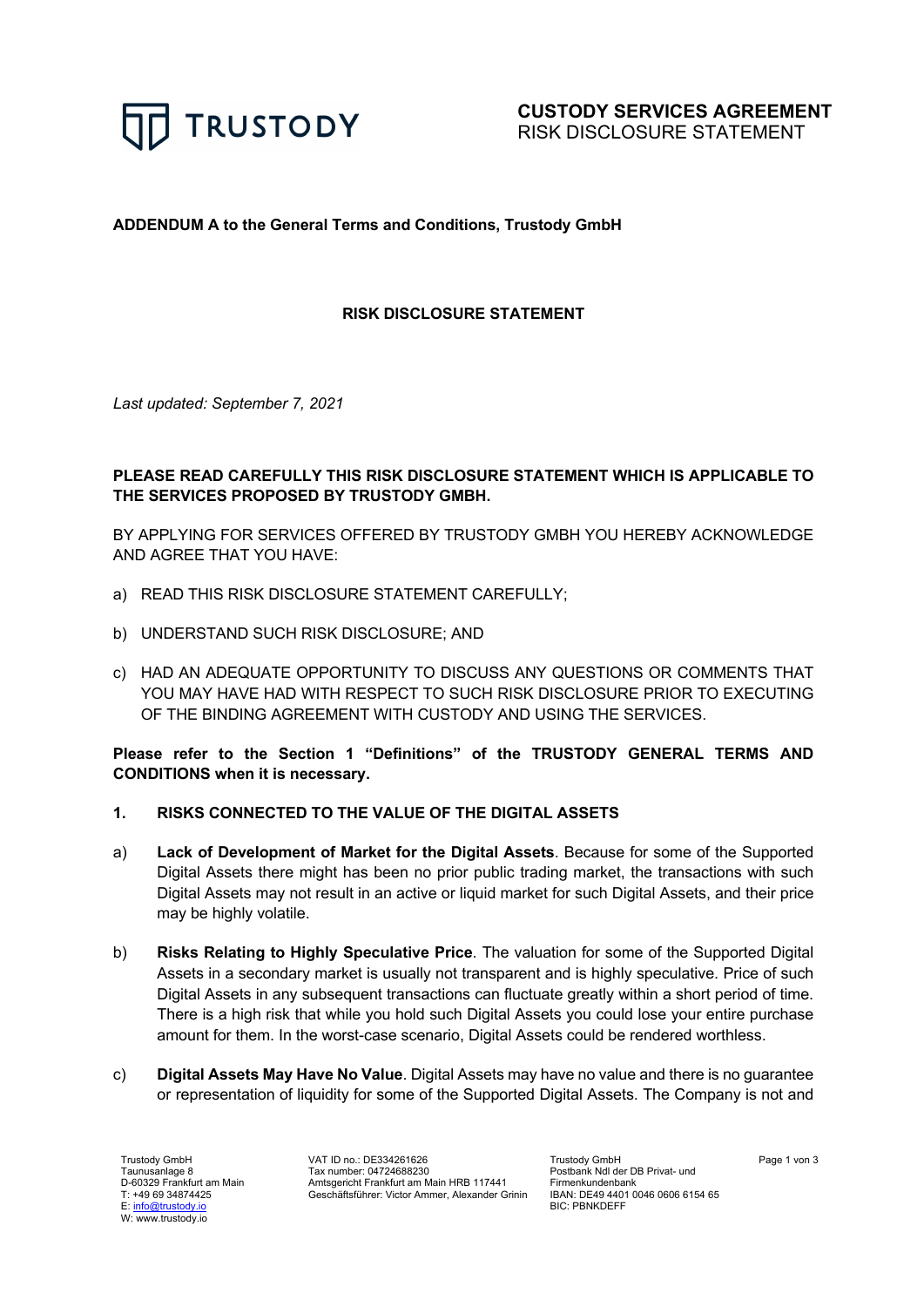

shall not be responsible for or liable for the market value of such Supported Digital Assets, the transferability and/or liquidity of such Digital Assets, and/or the availability of any market for such Digital Assets through third parties or otherwise.

d) **Use of Digital Assets in Restricted Activities by Third Parties**. Programs or websites banned or restricted in certain jurisdictions, such as gambling, betting, lottery, sweepstake, pornography, and otherwise could accept different digital currencies or digital assets in their operation. The regulatory authorities of certain jurisdictions could accordingly take administrative or judicial actions against such programs or websites or even the developers or users thereof. Therefore, any punishment, penalty, sanction, crackdown, or other regulatory effort made by any governmental authority may more or less frighten or deter existing or potential users away from using and holding Digital Assets and could consequently materially adverse impact on the prospect of the Digital Assets.

# **2. RISKS ARISING FROM TAXATION**

a) The tax characterization of the Digital Assets might be uncertain in some jurisdictions. You must seek your own tax advice in connection with transactions with the Digital Assets, which may result in adverse tax consequences to you, including withholding taxes, income taxes and tax reporting requirements.

#### **3. BLOCKCHAIN AND SOFTWARE RISKS**

- a) **Blockchain Delay Risk**. On most blockchains used for cryptocurrency, timing of block production is determined by blockchain confirmation algorithms, so block production can occur at random times.
- b) **Blockchain Congestion Risk**. Blockchains may be prone to periodic congestion during which transactions can be delayed or lost. Individuals may also intentionally spam the network in an attempt to gain an advantage in transaction with the Digital Assets. That may result in a situation where block producers may not include your transaction when you want or your transaction may not be included at all.
- c) **Risk of Software Weaknesses**. For the reason of the concept of a smart contract, the underlying software application and software platform might still be in early development stages and may be unproven. There is an inherent risk that the software could contain weaknesses, vulnerabilities or bugs causing, inter alia, the complete loss of the Digital Assets, stabilized and resisting to weaknesses.
- d) **Risk of New Technology Positioning**. The Digital Assets may not have functionality as desirable or valuable as might be formerly announced by respective third party which issued or otherwise influenced some Digital Assets.